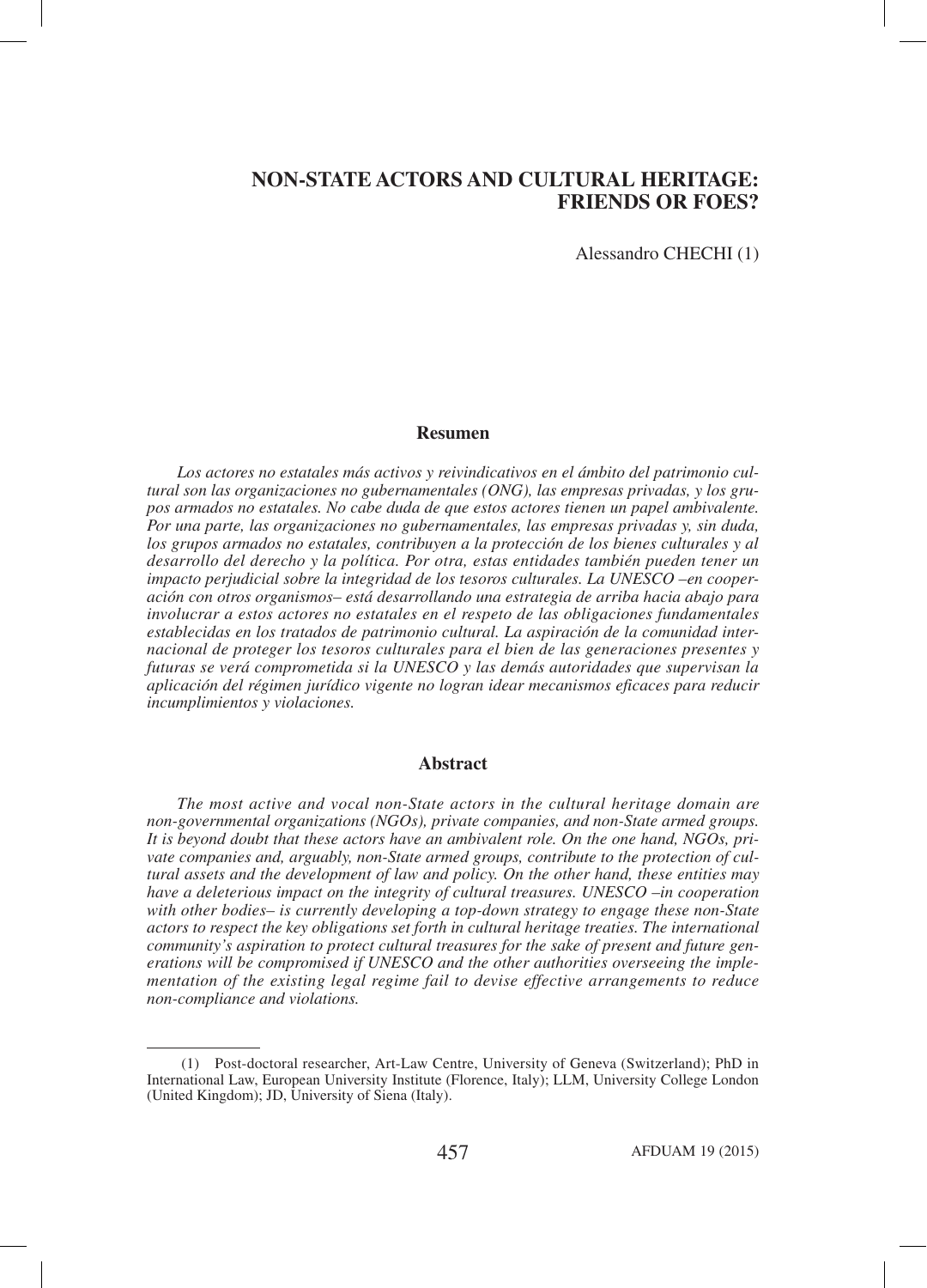## **Palabras clave**

*UNESCO; Actores no estatales; Organizaciones No Gubernamentales; empresas privadas; grupos armados no estatales; patrimonio cultural; derecho internacional del patrimonio cultural; derecho internacional humanitario.*

## **Key words**

*UNESCO; Non-State Actors; Non-Governmental Organizations; private companies; non-State armed groups; cultural heritage; international cultural heritage law; international humanitarian law.*

SUMARIO: I. Introduction; II. Exploring the Scene: The Non-State Actors Operating in the Cultural Heritage Field; 1. NGOs; 2. Private Companies; A. Art Trade Companies; B. Other Companies; 3. Non-State Armed Groups; III. An Appraisal; IV. Engaging Non-State Actors; V. Conclusion; VI. Bibliography.

### I. **INTRODUCTION**

THERE appears to be a steadily increasing interest in works of art and monu-**I** ments. These are treasured by States, documented by specialists, used by living cultures, exhibited by museums, collected by individuals, bought and sold by dealers and auction houses. This widely shared interest is the underlying reason for the development of a complex legal framework regulating the protection of the cultural heritage of States and of nations within States. At the national level, almost all States have enacted legislation that recognizes the specificity of cultural objects and decides if, to what extent, and under which forms such materials should be subjected to specific legal regimes. These domestic regulatory systems vary in their contents but share a common feature: they provide more protective and less tradeoriented rules than the regimes normally applied to ordinary property (2). At the regional and international levels, various organizations have acted toward the building of a comprehensive protective regime because of the perception that domestic laws did not suffice. Several international instruments have been adopted, especially through the standard-setting activity of the United Nations Educational, Scien-

 <sup>(2)</sup> Carducci, G., «The Growing Complexity of International Art Law: Conflict of Laws, Uniform Law, Mandatory Rules, UNSC Resolutions and EU Regulations», en *Art and Cultural Heritage:*  Law, Policy and Practice, HOFFMAN, B. (ed.), Cambridge University Press, Cambridge, 2006, p. 68 ss., pp. 69-70.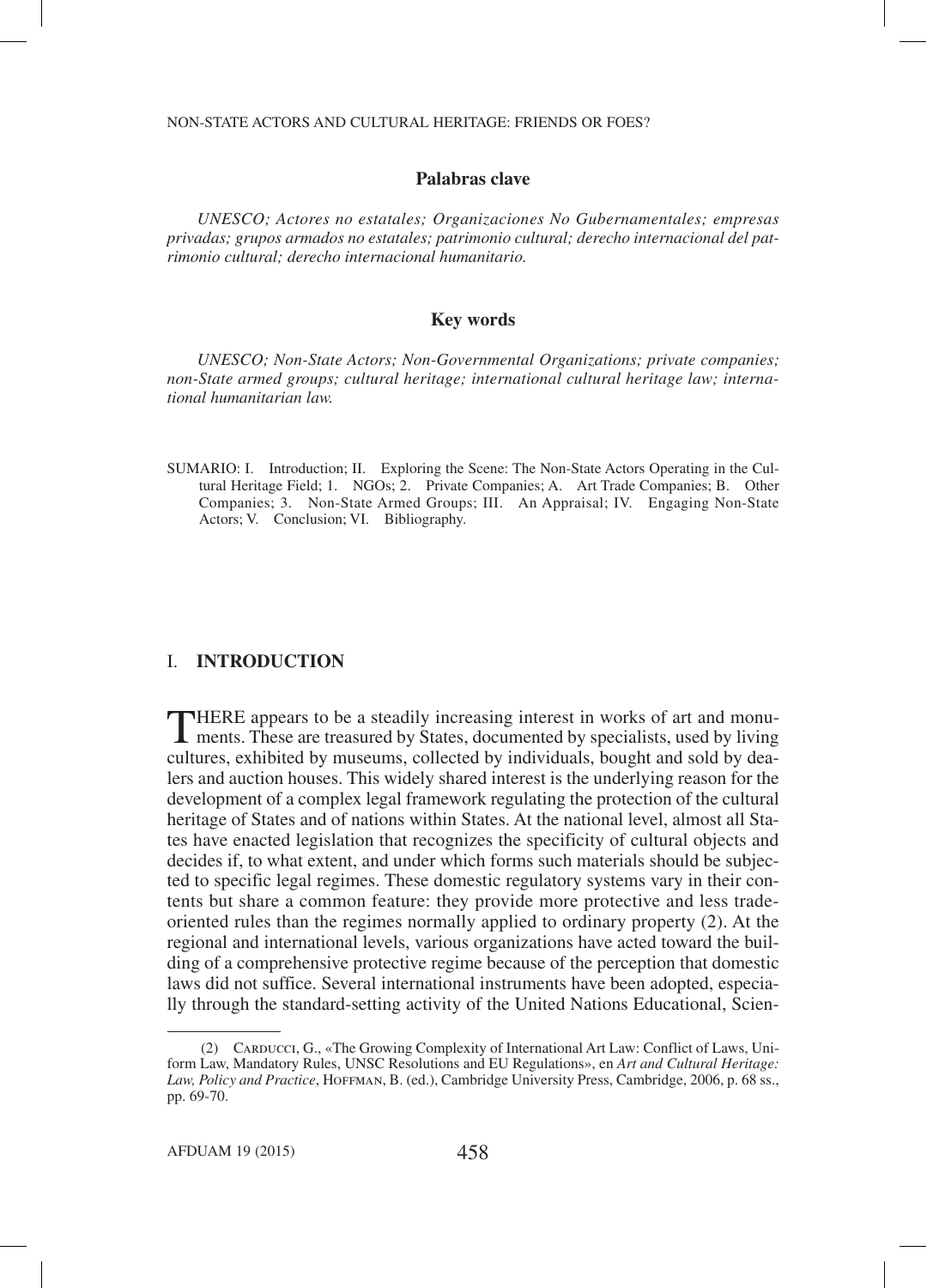tific, and Cultural Organization (UNESCO) (3). Efforts in this direction have intensified over the past two decades. Treaties have been adopted to extend protection to new types of cultural heritage, such as the *Convention on the Protection of the Underwater Cultural Heritage* (4) and the *Convention for the Safeguarding of the Intangible Cultural Heritage* (5). During the same period, older instruments have been updated and completed. This has led, *inter alia*, to the adoption of the *Second Protocol to the Hague Convention of 1954 for the Protection of Cultural Property in the Event of Armed Conflicts* (6) and of the *Convention on Stolen or Illegally Exported Cultural Objects* of the International Institute for the Unification of Private Law (UNIDROIT). (7) At the same time, cultural heritage concerns have started to pervade other areas of international law as well as international adjudication. The result of this gradual process is that cultural heritage law now constitutes a distinct branch of international law that encompasses the safeguarding of sites, monuments, works of art, landscapes, as well as the practices, expressions, knowledge, skills that communities, groups and individuals recognize as part of their cultural heritage.

Needless to say, the mere existence of rules is not enough. What matters is the concrete enforcement of national and international legal instruments. In this field, as in other areas of international law, State action is essential for the implementation of the law through domestic legislation, monitoring and reporting activities, judicial application, and sanctions. However, other entities have a role to play with respect to the application of cultural heritage law, the so-called non-State actors.

Definitions of the term non-State actor diverge widely. According to one author, this term designates all entities: (i) largely or entirely autonomous from government funding and interference; (ii) emanating from civil society, market economy, or political impulses beyond State control; (iii) participating in networks which extend across the boundaries of two or more States; and (iv) acting in ways which affect political outcomes. (8) In addition, one can add that non-State actors (i) are collective entities composed of individual human beings; (ii) are organized in nature, in the sense that they have an internal structure and rules for the pursue of the professed objectives; and (iii) operate for a certain period of time.

The most active and vocal non-State actors on the world scene are non-governmental organizations (NGOs), private companies, and non-State armed groups. Generally speaking, these entities play various roles in the field of cultural heritage. NGOs carry out a catalytic role in problem identification, negotiation, and development of regulatory regimes. They also support the implementation of treaty

 <sup>(3)</sup> See e.g. the *Convention for the Protection of Cultural Property in the Event of Armed Conflict* (14 May 1954, 249 UNTS 240) (1954 UNESCO Convention); the *Convention on the Means of Prohibiting and Preventing the Illicit Import, Export and Transfer of Ownership of Cultural Property* (17 November 1970, 823 UNTS 231) (1970 UNESCO Convention); and the *Convention Concerning the Protection of the World Cultural and Natural Heritage* (16 November 1972, 1037 UNTS 151) (WHC).

 <sup>(4)</sup> 2 November 2001, 41 *ILM* (2002) 37 (2001 UNESCO Convention).

 <sup>(5)</sup> 17 October 2003, UNESCO Doc. 32C/Resolution 32.

 <sup>(6)</sup> 26 March 1999, 38 *ILM* (1999) 769.

 <sup>(7)</sup> 24 June 1995, 34 *ILM* (1995) 1322 (1995 UNIDROIT Convention).

 <sup>(8)</sup> Alston, P., «The 'Not-a-Cat' Syndrome: Can the International Human Rights Regime Accommodate Non-State Actors?», en *Non-State Actors and Human Rights*, Alston, P. (ed.), Oxford University Press, Oxford, 2005, p. 3 ss., p. 15.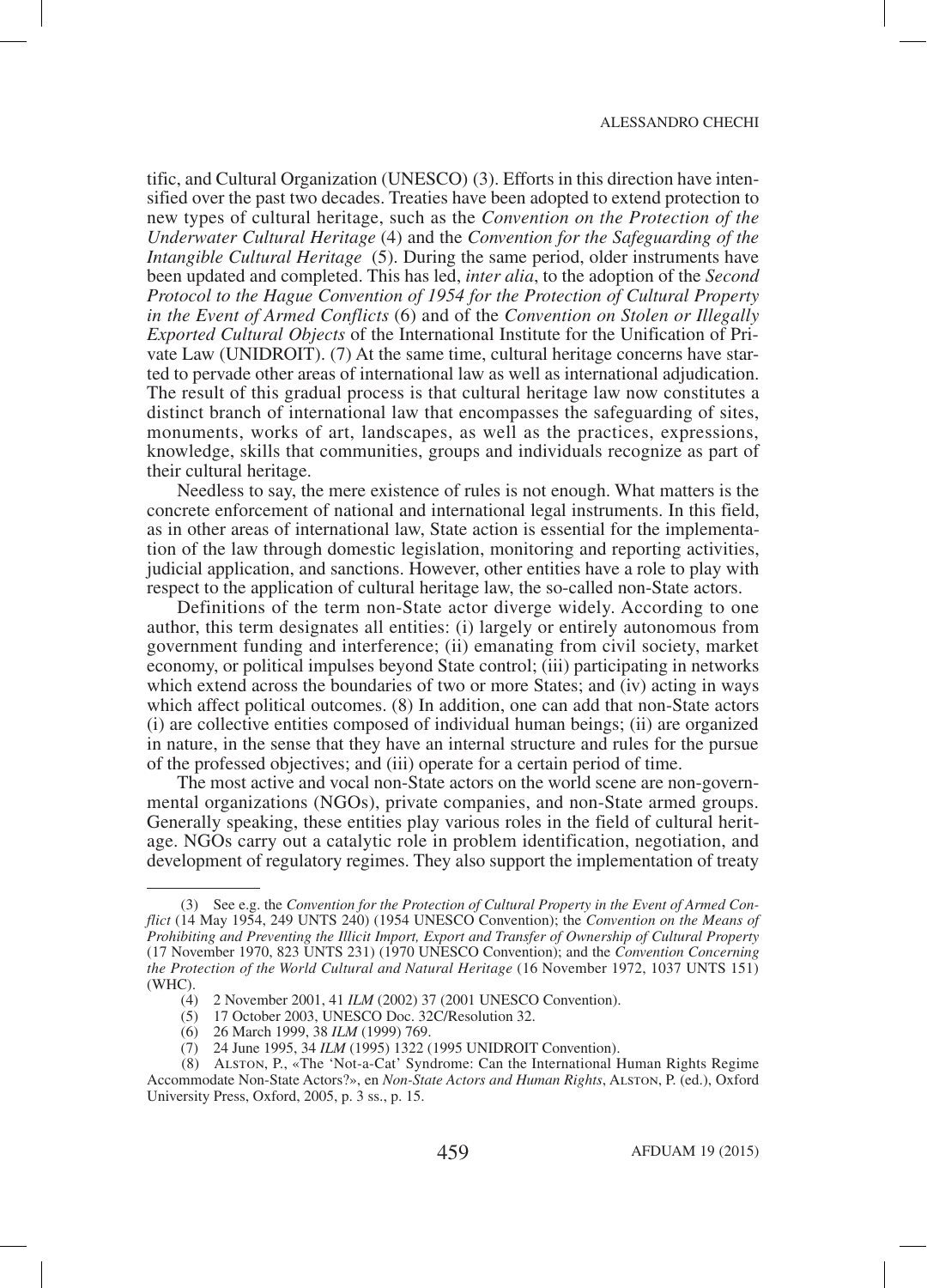law by offering compliance procedures or extra-judicial means of dispute avoidance or dispute settlement. Private businesses –such as private museums, dealers, and auction houses– are relevant in that they represent the driving force of the international trade, furthering transactions and assembling exhibitions. Finally, armed groups must be considered. This category can be broken down into smaller groupings, such as rebels, insurgents, liberation armies, and criminal and terrorist organizations. These entities should be taken into consideration because there are multiple indications that they can be held accountable for the violation of the norms on the protection of cultural heritage.

The main objective of this article is to investigate under which circumstances and to what extent non-State actors contribute to or impinge on the protection of cultural heritage, and hence on the implementation of UNESCO treaties (section II). This analysis is premised on the beliefs that the role of NGOs, private companies, and non-State armed groups in the cultural heritage domain merits greater attention than it has received so far, and that the link between cultural heritage and these entities is a highly relevant topic of international concern. Furthermore, this article intends to unveil and discuss the ambivalent role of non-State actors. It is submitted that NGOs, private transnational companies and, arguably, non-State armed groups can be regarded, at the same time, as «defenders» and «enemies» of cultural heritage (section III). Next, this article dwells on the top-down approach currently developed by UNESCO with a view of engaging the non-State actors under consideration to respect the key tenets of cultural heritage law (section IV).

## II. **EXPLORING THE SCENE: THE NON-STATE ACTORS OPERATING IN THE CULTURAL HERITAGE FIELD**

### 1. NGOs

The term NGO is an all-inclusive concept encompassing everything from a neighbourhood association through an organization operating globally and is normally interpreted to include non-profit entities working for common goods. NGOs are important players on the international scene for two reasons: first, they represent stances that otherwise would be unrepresented or under-represented; second, their function is epistemic in that their influence depends on their expertise, advocacy and investigative capacity (9).

NGOs play various roles in the field of cultural heritage. Some provide services, while others concentrate on influencing governments and IOs, or raising public awareness via lobbying, campaigns, and protests. (10) Available practice also demonstrates that NGOs not only can participate in the production of soft law

 <sup>(9)</sup> Bhuta, N., «The Role International Actors Other Than States Can Play in the New World Order», en *Realizing Utopia. The Future of International Law*, Cassese, A. (ed.), Oxford University Press, Oxford, 2012, p. 61 ss., p. 74.

 <sup>(10)</sup> See e.g. Europa Nostra, a NGO based in The Hague, which endeavours to safeguard Europe's cultural and natural heritage (see at: http://www.europanostra.org/what-we-do/).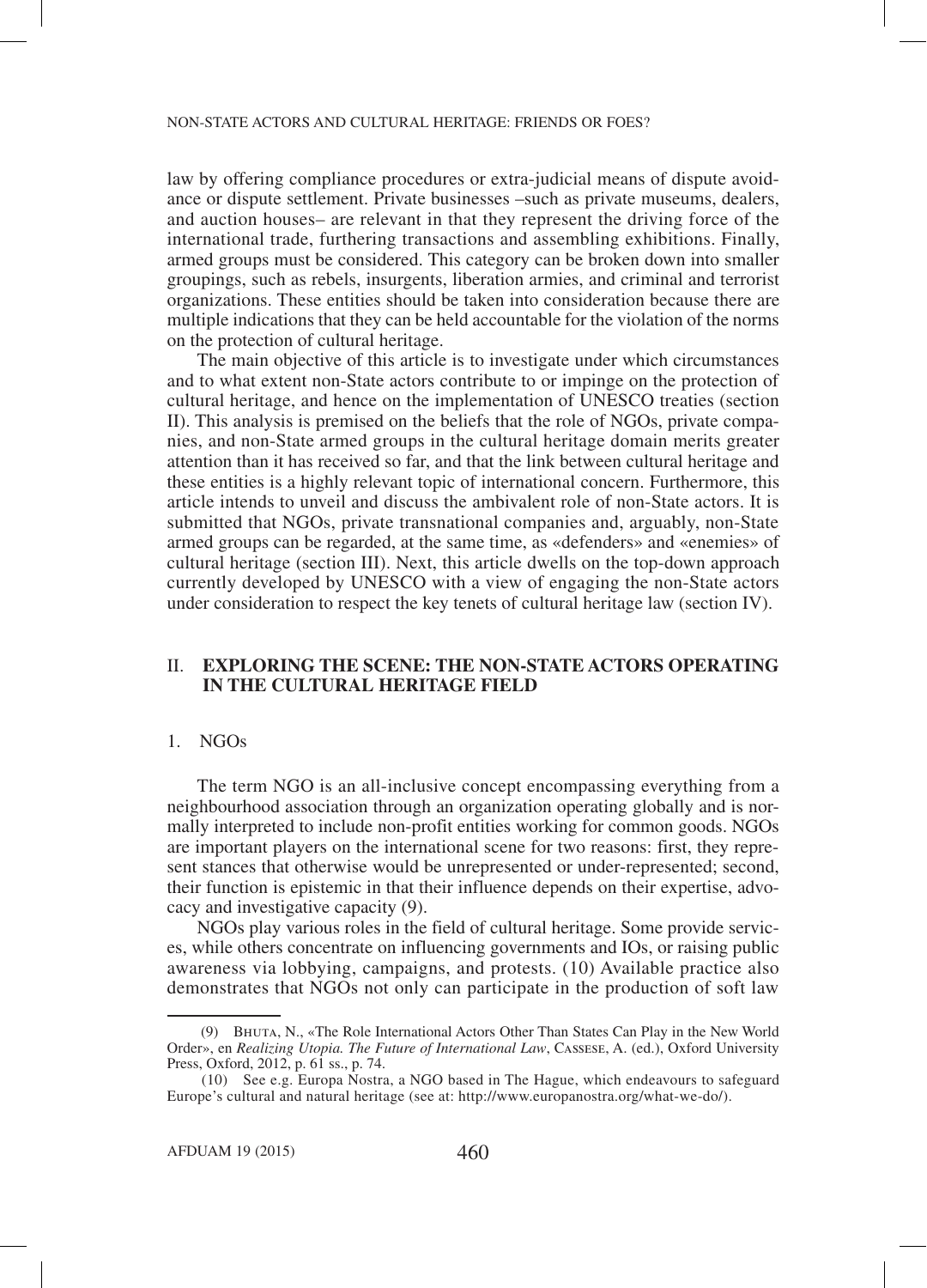standards, (11) national laws, and treaties, but also that they play a central role as monitoring and law-enforcement agents. (12) With regard to the latter issue, two aspects are worth mentioning. First, NGOs can plan and implement concrete action programmes, either on their own or in collaboration with other bodies. Second, these entities can act directly against States and enterprises by bringing claims or submitting friend-of-the-court briefs before national courts or international tribunals (13).

Apart from these general features and tendencies, it is worth pausing to focus on the NGOs that work in close cooperation with UNESCO's bodies: the International Council for Monuments and Sites (ICOMOS) and the International Council of Museums (ICOM).

As one of the advisory bodies to the Committee responsible for the implementation of the WHC (WHC Committee), ICOMOS is responsible for the evaluation of cultural and mixed properties proposed for inscription on the List set up under the WHC by States Parties to it and for the preparation of reports on the state of conservation of properties inscribed on such a List. (14) ICOM deals with museum concerns ranging from security to illegal trafficking. Its Code of Ethics sets standards to museums for their professional practice and performance that reflect the principles generally accepted by the international museum community (15). The fight against illicit trafficking in cultural goods is one of ICOM's priorities. For this reason it has established an International Observatory on Illicit Traffic in Cultural Goods (16), and resorts to various awareness-raising tools, such as the «Object

 <sup>(11)</sup> Various associations of art trade companies have developed ethical codes (e.g. the Code of Practice for the Control of International Trading in Works of Art; the Code of Ethics of the Association of Art Museum Directors; and the Code of Ethics of the International Association of Dealers in Ancient Art). These codes aim to reassuring the public about the standards that art merchants have agreed to observe and to provide standards of conduct to enable their members to cope with the different questions that are likely to arise when dealing with works of art.

 <sup>(12)</sup> See e.g. the International Committee of the Blue Shield (ICBS). Its purpose is to promote the protection of cultural property against threats of all kinds and to intervene with decision-makers and relevant international organizations to prevent and to respond to natural and man-made disasters. See at: http://www.ancbs.org/cms/index.php/en/about-us/about-icbs.

 <sup>(13)</sup> The traditional position in many national legal systems remains that the party or parties filling a claim must show that they have suffered or are likely to suffer injury or prejudice particular to themselves, over and above the prejudice sustained by the members of the public in general. However, various domestic courts have been willing to recognize the right to appear as a party before a court of NGOs on the grounds that the traditional view could not reasonably be applied when a public wrong or infraction of a fundamental right affecting an indeterminate number of people is involved. Mensah, T.A., «Using Judicial Bodies for the Implementation and Enforcement of International Environmental Law», en *International Law between Universalism*  and Fragmentation. Festschrift in Honour of Gerhard Hafner, BUFFARD, I., et al. (eds.), Martinus Nijhoff Publishers, Leiden, 2008, p. 797 ss., p. 806.

 <sup>(14)</sup> See paras. 30-31, 34-35, 143-151, of the *Operational Guidelines for the Implementation of the World Heritage Convention*, WHC 13/01, July 2013. See also Articles 13(7) and 14(2) of the WHC. The International Union for the Conservation of Nature (IUCN) is the NGO that provides evaluations of natural heritage properties.

 <sup>(15)</sup> The ICOM Code of Ethics for Museums was adopted in 1986 and revised in 2004. See at: http://icom.museum/the-vision/code-of-ethics/ (accessed 15 January 2015).

 <sup>(16)</sup> Established in 2013, it serves as a permanent platform and network between international organisations, law enforcement agencies, research institutions, and other stakeholders. See at: http:// obs-traffic.museum/ (accessed 15 January 2015).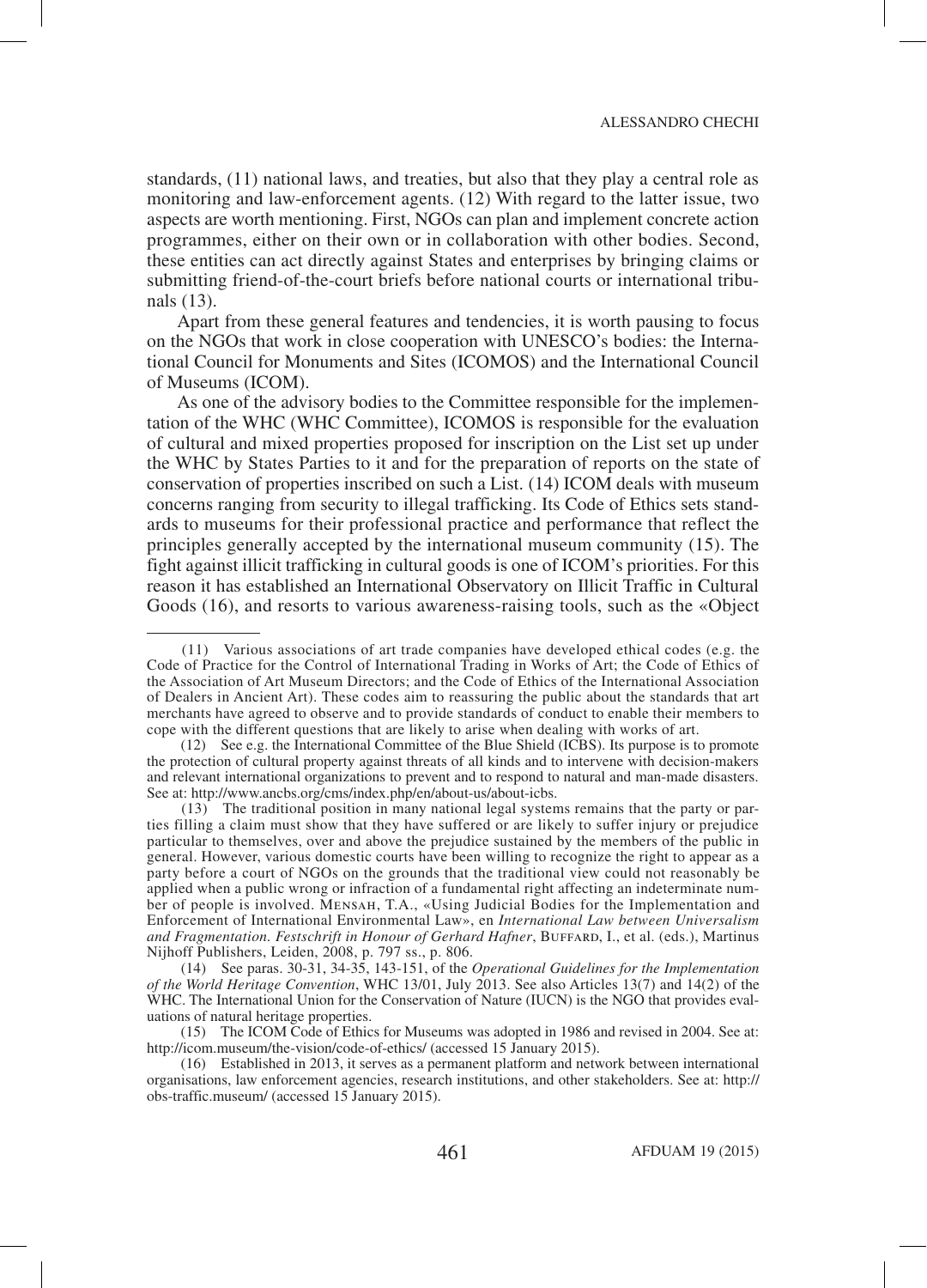Identification» (an international standard that makes the identification of endangered objects easier), the «One Hundred Missing Objects Collection» (which presents a selection of stolen works of art in a given region of the world), and the «ICOM Red Lists» (which classify the endangered categories of objects in some countries or regions of the world). Finally, it is worth mentioning that ICOM has devised a new mechanism to facilitate the settlement of cultural heritage disputes. In May 2011, ICOM launched –in collaboration with the Arbitration and Mediation Center of the World Intellectual Property Organization– a special mediation process, the Art and Cultural Heritage Mediation Program (17).

In light of the foregoing survey, it appears that NGOs perform a number of positive functions in the field of cultural heritage. However, it must be acknowledged that these non-State entities can also have a negative impact on the conservation and allocation of cultural assets. Due to restrictions in space, this study will refer only to some selected instances which seem particularly useful in clarifying the issue under consideration.

First, it must be said that the processes by which the WHC Committee reaches its decisions leading to successful inscription on the WHC List or, alternatively, deferral or referral, is heavily influenced by political and economic alliances. Various examples signal that the rules of the WHC have been bended by the WHC Committee under pressure from Member States. Ostensibly, this is one of the consequences of the fact that UNESCO is an intergovernmental organization and that the Committee is made up of State representatives (18). Corruption also undoubtedly occurs. All of this entails a disjuncture between the recommendations of the advisory bodies and the final decisions taken by the WHC Committee (19). For instance, at the Brasilia meeting of 2010, some 21 new sites were added to the WHC List, even though ICOMOS and IUCN suggested only ten were eligible (20). This trend continued at the Paris meeting of 2011, where each ICOMOS's recommendation was overturned (21). Furthermore, at the Saint Petersburg session of 2013, it appears that the ICOMOS report on the Palestinian nomination of the «Church of the Nativity and the Pilgrimage Route» became infected by the political agenda of States (22). These examples testify to the fact that, on the one hand,

 <sup>(17)</sup> See «ICOM and WIPO to Join Forces in Cultural Heritage and Museum Fields», 3 May 2011, available at: http://icom.museum/press-releases/press-release/article/icom-and-wipo-to-joinforces-in-cultural-heritage-and-museum-fields (accessed 15 January 2015); and Chechi, A., «New Rules and Procedures for the Prevention and the Settlement of Cultural Heritage Disputes: A Critical Appraisal of Problems and Prospects», en *International Law for Common Goods – Normative Per*spectives on Human Rights, Culture and Nature, LENZERINI, F., y VRDOLJAK, A.F. (eds.), Hart Publishing, Oxford, 2014, p. 249 ss.

 <sup>(18)</sup> The Committee is made up of 21 States Parties. These are elected at a General Assembly and serve a four-year term. Currently, it is composed of Algeria, Colombia, Croatia, Finland, Germany, India, Jamaica, Japan, Kazakhstan, Lebanon, Malaysia, Peru, Philippines, Poland, Portugal, Qatar, Republic of Korea, Senegal, Serbia, Turkey, and Viet Nam.

 <sup>(19)</sup> Bevan, R., «World Heritage at 40: Success or Mess?», *The Art Newspaper*, No. 240, 2012, p. 60 ss.

 <sup>(20)</sup> «UNESCO's World Heritage Sites: A Danger List in Danger», *Economist*, 26 August 2010, available at: http://www.economist.com/node/16891951 (accessed 15 January 2015).

 <sup>(21)</sup> Meskell, L., «The Rush to Inscribe: Reflections on the 35th Session of the World Heritage Committee, UNESCO Paris, 2011», *Journal of Field Archaeology*, 2012, Vol. 37, No. 2, p. 145 ss.

 <sup>(22)</sup> ICOMOS recommended that Palestine should resubmit the nomination in accordance with normal procedures as the conditions for the inscription of the site on an emergency basis were not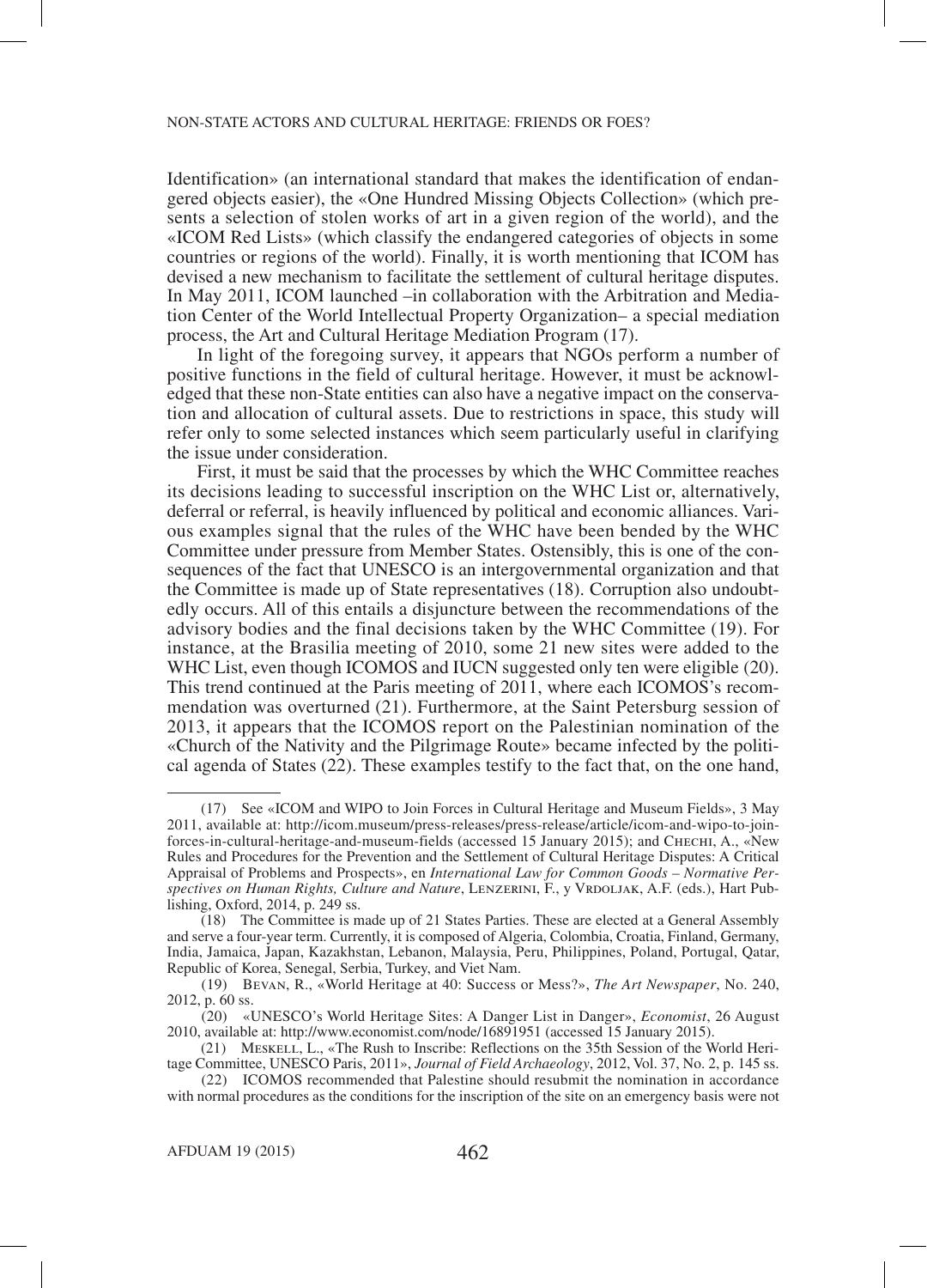ICOMOS is powerless with respect to the attacks against its expert status and authority. On the other hand, they demonstrate that ICOMOS can become a tool in the hands of the States that seek either to challenge old colonialisms –for instance by reversing the Western hegemony over the crafting and management of the WHC List– or to strengthen new colonialisms and dependencies –as demonstrated by the mutual support showed by four of the five BRICS States (Brazil, Russia, India, China, and South Africa) that served on the WHC Committee until 2011.

Second, various NGOs have filed actions or friend-of-the-court briefs in *opposition* to restitution of wrongfully removed art objects. The dispute concerning the sculpture *Venus of Cyrene* is a telling example. (23) At the end of the 1990s, the Italian and Libyan Governments agreed on the return of this headless marble statue to Libya. This had been removed in 1915 by Italian soldiers from the ancient Greek settlement of Cyrene following the Italian invasion of 1911. Yet, Italia Nostra, an association for the defence of Italy's historic patrimony, brought an action against the Italian Ministry of Cultural Heritage seeking to prevent the restitution. Notably, Italia Nostra's claim was grounded on the premise that the artwork in question was a component of Italian cultural heritage because it had been discovered in territory subject to Italian sovereignty. It contended that the restitution was illegitimate because it infringed the norms regulating the State's cultural patrimony. Next, the plaintiff lamented that the Ministry did not take account of the artistic and cultural value of the sculpture. It argued that the proper setting for the Venus was the Italian heritage and not an Islamic country. Further, Italia Nostra pointed out that the cession of the statue could create a precedent likely to cause further requests for restitution and the consequent impoverishment of the Italian patrimony. Eventually, Italia Nostra's demand was rejected and the *Venus* was returned to Libya. In particular, the Italian *Consiglio di Stato* affirmed that Italy was under an obligation to return the sculpture to Libya by virtue of (i) the bilateral agreements signed by the two governments, and (ii) a general and autonomous principle of customary international law. This principle was the corollary of the interplay between the rule prohibiting the use of force and the rule on the self-determination of peoples. The *Consiglio* explained that self-determination has come to include the right to protect both the cultural identity and the material cultural heritage linked either to the territory of a sovereign State or to peoples subject to a foreign government. Consequently, the restitution of artworks was dictated by the safeguarding of such cultural ties whenever these had been jeopardized or wiped out by acts of war or the use of force during colonial domination (24). In summary, this case evidences how an NGO pursued a legal action with no attempt to reconcile the statutory mandate – protecting the integrity of the national patrimony– with the more general obligation

satisfied – despite the poor state of conservation of the Church. Allegedly, one of the ICOMOS experts informed the Palestinian Ambassador to UNESCO, Elias Sanbar, that the report had been modified following political pressure. Sanbar, E., «L'Eglise de la Nativité au patrimoine mondial: portée et enjeux», conference speech, 4 March 2014, available at: http://www.art-law.org/archives/cyclepatrimoine.html (accessed 15 January 2015).

 <sup>(23)</sup> For an overview see Chechi, A., «The Return of Cultural Objects Removed in Times of Colonial Domination and International Law: The Case of the Venus of Cyrene», *Italian Yearbook of International Law*, 2008, p. 159 ss.

 <sup>(24)</sup> *Associazione nazionale Italia Nostra Onlus v. Ministero per i beni e le attività culturali et al.*, *Consiglio di Stato*, No. 3154, 23 June 2008, para. 4.4.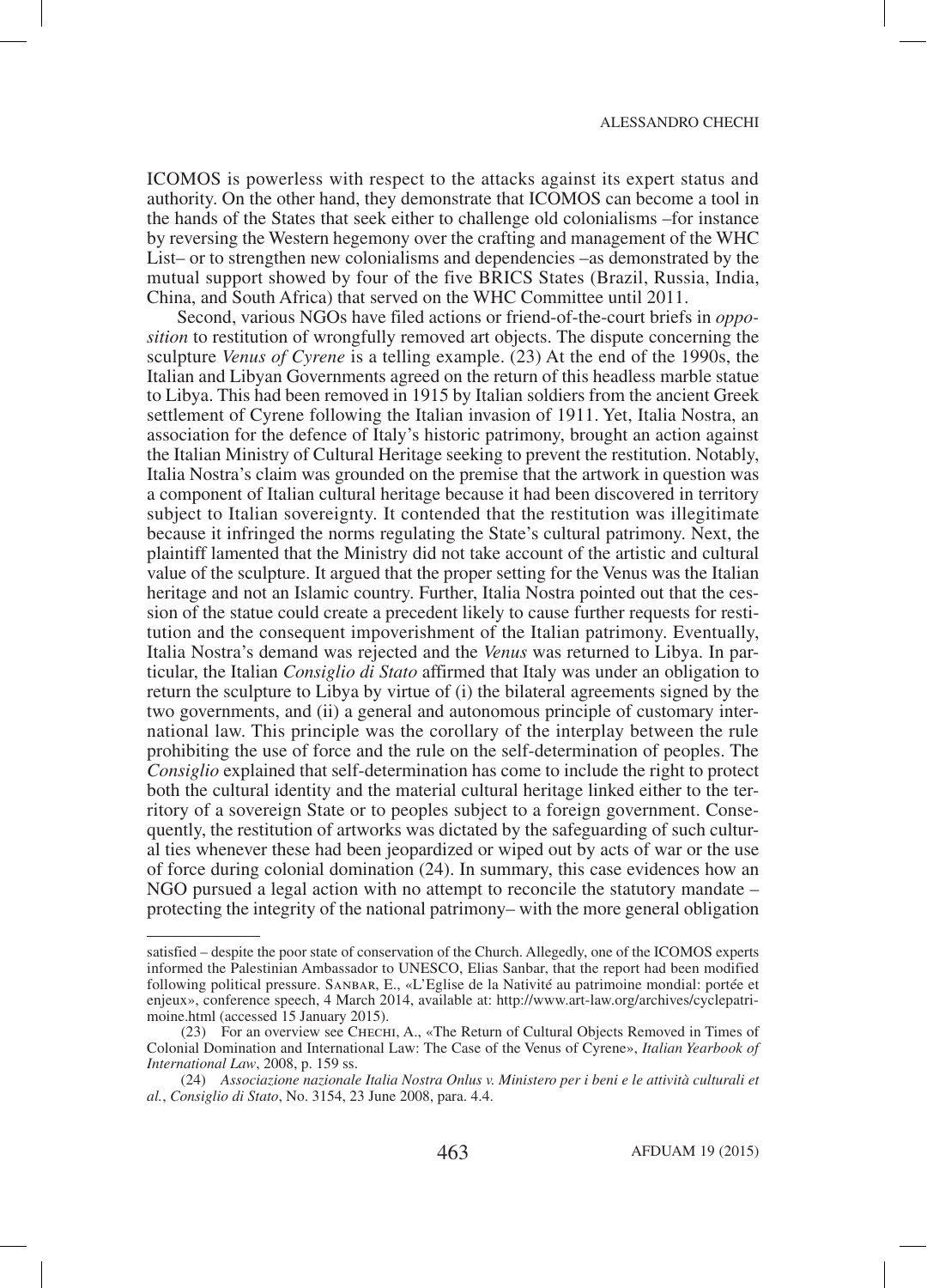of returning wrongfully removed art objects which was incumbent upon the Italian State under international law.

Third, in the United States (US) a number of associations representing the influential community of art dealers have reacted at various times against the assistance provided to foreign art-rich countries by the federal government. In 2007, the inclusion of ancient coins on the list of designated archaeological materials in the renewal of the US-Cyprus agreement precipitated a backlash from the Ancient Coin Collectors Guild. The Guild filed a suit against the State Department seeking the release of documents pertaining to the requests for import restrictions from Cyprus (25). It can be argued that the Guild based its claims on selfish interests –as if the best repositories for Cypriot coins were the vaults of the Guild's members– and that it overlooked two issues of archaeological methodology. On the one hand, coins are an essential part of the corpus of the archaeological data that cannot be retrieved without destroying the *stratigraphy* of a site. On the other hand, coins are of great historical and scientific importance for Cyprus because there is a lack of written sources, which instead are abundant in other areas of the Mediterranean countries (26). Moreover, in 2003, the Court of Appeals in the *Schultz* case (27) received two *amicus curiae* briefs in support of the defendant, Frederick Schultz (28). This was convicted on charges of conspiracy to receive property stolen from Egypt. The associations that filed the two briefs argued that allowing Schultz's conviction to stand would threaten the ability of legitimate collectors to do business. This argument was dismissed by the Court of Appeals, which held that the conviction of an international smuggler of antiquities cannot hamper the lawful importation of cultural property into the United States by innocent art dealers (29). Finally, in January 2015, the Association of Art Museum Directors, which represents the directors of some of the largest and most distinguished cultural institutions in North America, opposed the renewal of a Memorandum of Understanding (MoU) between the United States and Nicaragua (30). This MoU, which was authorized by the Convention on Cultural Property Implementation Act (31), is meant to maintain import barriers on endangered

 <sup>(25)</sup> *Ancient Coin Collectors Guild v. US Department of State*, No. 1:2007 Civ. 02074, D.D.C. 2007.

 <sup>(26)</sup> Dietzler, J., «The Case for Cyprus», Interview with Flourentzos Pavlos, Director of the Department of Antiquities of Cyprus, 10 December 2007, available at: http://www.savingantiquities. org/the-case-for-cyprus/ (accessed 15 January 2015).

 <sup>(27)</sup> *United States v. Frederick Schultz*, 178 F. Supp. 2d 445 (S.D.N.Y. 2002), *aff'd*, 333 F.3d 393 (2nd Cir. (NY) 2003).

 <sup>(28)</sup> The first brief was filed by the National Association of Dealers in Ancient, Oriental & Primitive Art; the International Association of Professional Numismatists; the Art Dealers Association of America; the Antique Tribal Art Dealers Association; the Professional Numismatists Guild; and the American Society of Appraisers. The second brief was filed by a group called Citizens for a Balanced Policy with Regard to the Importation of Cultural Property.

 <sup>(29)</sup> *United States v. Frederick Schultz*, 333 F.3d 393, para. 84.

 <sup>(30)</sup> Association of Art Museum Directors, «Statement of the Association of Art Museum Directors Concerning the Proposed Extension of the Bilateral Agreement between the United States of America and the Republic of Nicaragua» (DOS-2014-0027-0001), 2015, available at: http://www. regulations.gov/#!documentDetail;D=DOS-2014-0027-0005 (accessed 15 January 2015).

 <sup>(31)</sup> 19 U.S.C. §§2601-2613, of 1983. With this act the United States implemented the 1970 UNESCO Convention.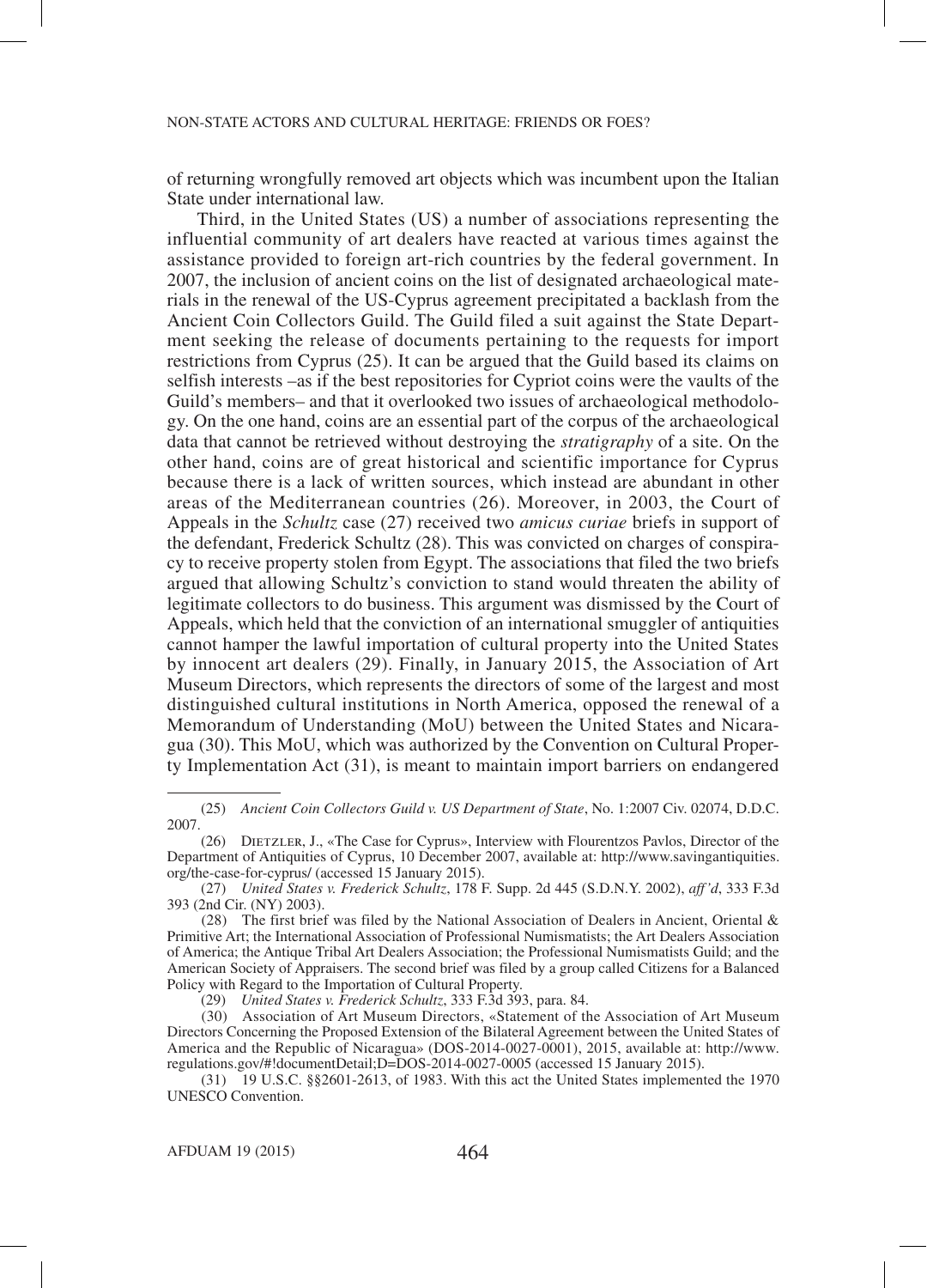heritage objects. The group's unequivocal disapproval, however, is not shared by individual experts and other NGOs, such as the Lawyers' Committee for Cultural Heritage Preservation (32).

## 2. PRIVATE COMPANIES

Private transnational companies can be defined as profit-oriented businesses operating on national and international markets and having economic interests outside the country in which they are based. In the cultural heritage field it is possible to distinguish two types of companies: (A) those that deal with cultural resources for commercial gain –such as private galleries, dealers, auction houses, and salvage companies; and (B) those that carry out industrial activities which may have a deleterious impact on cultural heritage sites– such as the companies involved in the exploitation of natural resources, especially those in the mining and petrochemical sectors. These different types of entities will be examined separately in the following sections.

### A. **Art Trade Companies**

Private art trade firms such as galleries, and auction houses are relevant in that they represent the driving force of the international trade in works of art and antiquities, furthering transactions, making artworks available, assembling exhibitions and researching pieces. Moreover, private galleries –just as public institutions– preserve artefacts for the benefit of present and future generations. Also, these companies foster the worldwide licit trade and the growth of the system of loans and exchanges that is essential to nourish the worldwide public interest in arts and to foster the dialogue between cultures that UNESCO advocates. Salvage companies contribute to achieve these goals too. In effect, present-day technical progress has increased the ability of well-financed treasure hunters to access historic sunken vessels lying in the world's oceans and to recover artefacts that then can be traded or showcased in exhibitions, publications, and documentaries. Furthermore, art trade firms contribute to the development of policy at both the national and international levels (33). With respect to the former issue, it is worth mentioning the agreements signed by private museums and art-rich States in the past few years (34). These deals –which should be considered as contracts rather than international treaties (35)– have permitted the repatriation of various precious antiquities and the

 <sup>(32)</sup> Lawyers' Committee for Cultural Heritage Preservation (LCCHP), «Letter in support of the request from the Government of Nicaragua to extend its Memorandum of Understanding with the United States to impose import restrictions on archaeological materials from the pre-Hispanic cultures of the Republic of Nicaragua» (DOS-2014-0027-0004), available at: http://www.regulations.gov/#!do cketDetail;D=DOS-2014-0027 (accessed 15 January 2015).

 <sup>(33)</sup> See the ethical codes adopted by the associations of art trade firms, *supra* n. 11.

 <sup>(34)</sup> See e.g. the agreements concluded by the Italian Government with the Boston Museum of Fine Arts, the New York Metropolitan Museum of Art, the J. Paul Getty Museum of Los Angeles, Princeton University's Art Museum, and the Cleveland Museum of Art.

 <sup>(35)</sup> Scovazzi, T., «*Diviser c'est détruire*: Ethical Principles and Legal Rules in the Field of Return of Cultural Properties», *Rivista di diritto internazionale*, 2010, p. 341 ss., p. 380.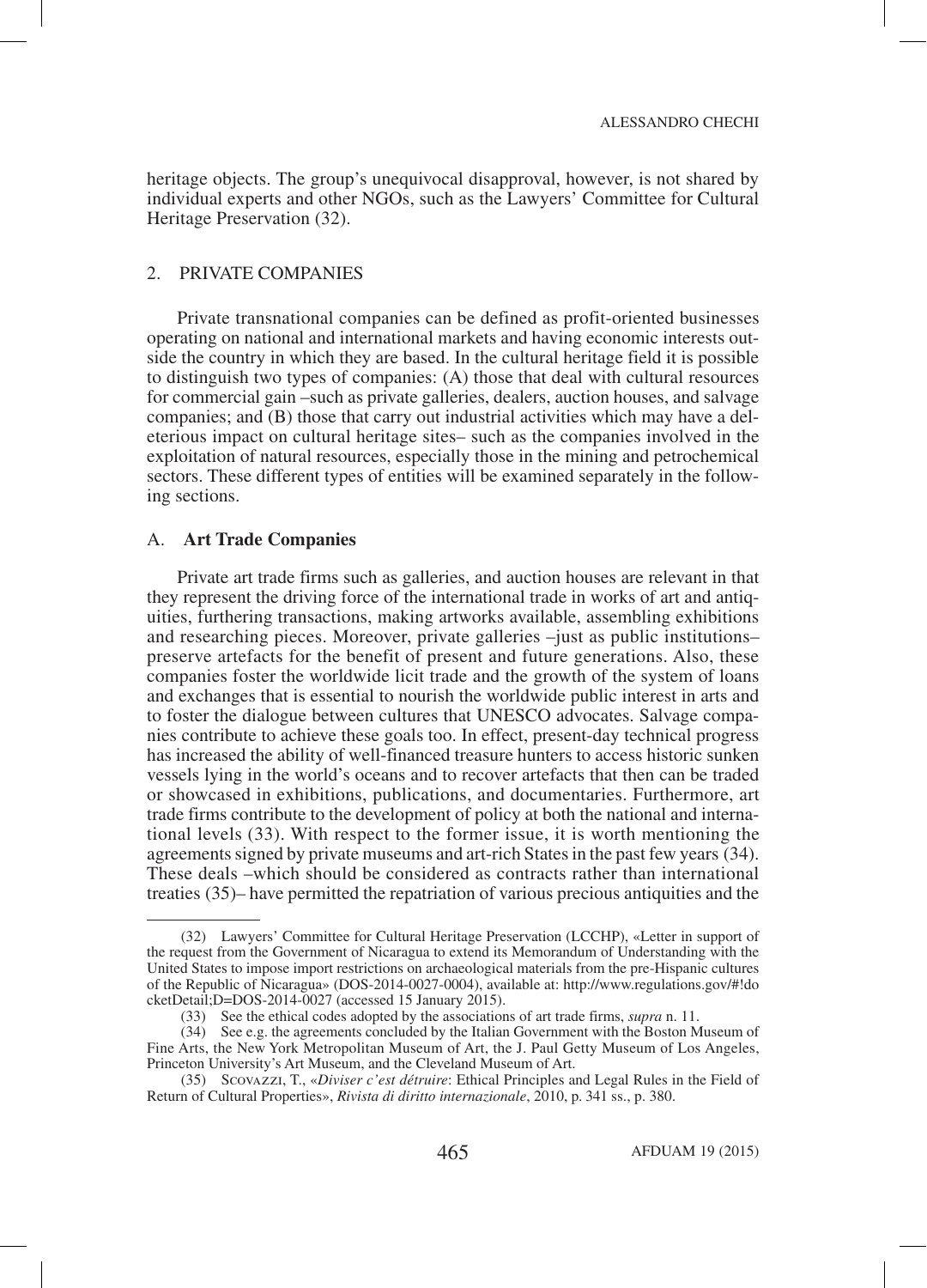establishment of programmes of cultural cooperation involving, *inter alia*, reciprocal loans, the sharing of information about potential future acquisitions, and collaboration in the areas of scholarship, conservation, and archaeological investigation. These agreements, even if they cannot set legal precedents like court judgments, have affected the climate of the art world. In effect, this type of accord has come to constitute a model not only to foster cooperation between States in the fight against illicit trade, but also to achieve efficient out-of-court settlements.

However, it is also true that art business firms can betray their own professed culture-sensitive goals by engaging in illicit or unethical conduct. In effect, art dealers and auction houses have often been accused of obscuring the true origins of art objects through their confidentiality clauses, thereby favouring thieves and the criminal organizations that resort to art trade for laundering the proceeds of their illicit activities. In addition, businesses have often been implicated in cases over stolen or looted objects. It suffices to mention two cases. The first is the *Goldberg* case. (36) This case originated when Peg Goldberg, a US art dealer, acquired four 6th century mosaics from some dubious sellers in the freeport area of the Geneva airport. Goldberg shipped the mosaics to Indiana and then she tried to sell them. As a consequence, the Church of Cyprus traced the mosaics. It alleged that the mosaics had been removed from the Cypriot Church of the *Panagia Kanakaria* in *Lythrankomi* following the Turkish invasion of 1974. The Church offered Goldberg the reimbursement for the purchase price in exchange for their restitution. She refused, so the Church instructed their attorneys to file suit. Eventually, the mosaics were awarded to the plaintiff. The second is the criminal prosecution in Italy of Marion True, the former antiquities curator of the J. Paul Getty Museum. She was indicted in 2005 for conspiracy to traffic in antiquities from Italy to the United States. Her trial ended on 13 October 2010 when the Rome Tribunal ruled that the statute of limitations had expired. (37) On the other hand, the *Black Swan* dispute between Odyssey Marine Exploration and Spain (38) demonstrates that the recovery of underwater archaeological materials carried out by treasure hunters provokes the de-contextualization of such resources as well as the loss of essential historical and scientific information. In effect, among archaeologists there is a commitment to

 <sup>(36)</sup> *Autocephalous Greek-Orthodox Church of Cyprus and Cyprus v. Goldberg & Feldman Fine Arts and Goldberg*, 717 F.Supp., 1374, S.D.Ind. (1989), *aff'd*, 917 F.2d 278, 7th Cir. (1990).

 <sup>(37)</sup> Felch, J., «Charges Dismissed against ex-Getty Curator Marion True by Italian Judge», *Los Angeles Times*, 13 October 2010.

 <sup>(38)</sup> *Odyssey Marine Exploration, Inc. v. The Unidentified Shipwrecked Vessel*, 657 F.3d 1159 (11th Cir. 2011). This dispute began when Odyssey Marine Exploration announced the recovery of a collection of coins and other artefacts from a 19th century shipwreck, code-named *Black Swan*. The company did not disclose the identity of the wreck nor its exact location, but transferred the treasure to Florida. It only admitted to have discovered it beyond the legal jurisdiction of any country. Spain suspected the coins came from the *Nuestra Señora de las Mercedes*, a frigate that was sunk by British gunboats in 1804. Accordingly, Spain filed an ownership claim in the Federal Court in Florida. In 2011, the 11th US Circuit Court of Appeals determined that the wreck was the *Mercedes* and that it was Spain's sovereign property. As a result, it confirmed that Odyssey should release to Spain the items recovered from the *Black Swan*. It thus appears that the US Court set a precedent limiting the activities of treasure hunters and confirming the 2001 UNESCO Convention's basic principles. Interestingly, a number of other salvage companies submitted *amici curiae* briefs to the Court of Appeals (Historic Shipwreck Salvors Policy Council, the Institute of Marine Archaeological Conservation, and Fathom Exploration). These argued for the respect of the ancient freedom of the seas to search for and rescue distressed property.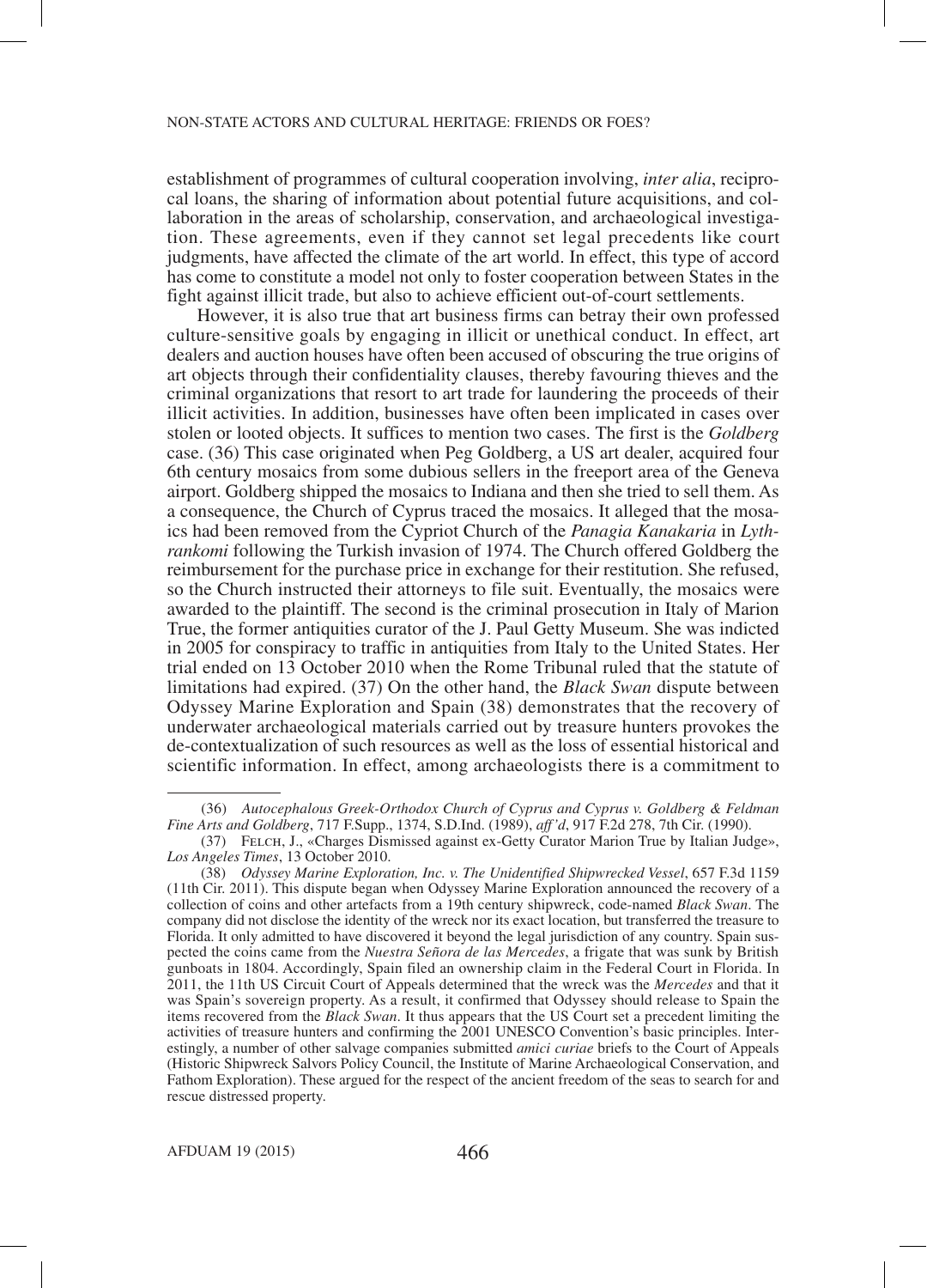preserve the context where objects are found. Archaeology considers virtually useless an object deprived of its context. In addition, the unscientific digging aimed at commercial exploitation carried out by salvage companies is at variance with the basic principles contained in the 2001 UNESCO Convention: (i) «preservation in situ [the current location on the seabed] […] shall be considered the first option» (Article  $2(5)$ ); and (ii) «[u]nderwater cultural heritage shall not be commercially exploited» (Article 2(7)).

### B. **Other Companies**

Generally speaking, companies contribute to enhance the social welfare of the community that resides in the areas where these entities carry out their economic activities. For instance, an increase in the number of factories and industries in operation in a given territory increases the number of jobs and hence the standards of living in the nearby urban areas.

However, the negative outcomes from such industrial activities –such as pollution– and the pressure for high-density urbanization resulting from the influx of population can lead to the deterioration of historic property and to the disruption of the traditional fabric. Moreover, certain economic activities bring about *ipso facto* the deterioration of the environment in general and of cultural heritage in particular. This is the case of the realization of large-scale projects –such as highways, dams, or pipelines– or the exploitation of natural resources –such as mining and oil extraction (39). Accordingly, the question arises as to whether economic growth should have priority over the protection of cultural resources. Or, to put it another way, the question is whether the exigencies of modernity, on the one hand, and the conservation of ancient monuments, on the other, can be reconciled. Indeed, it can be argued that development projects should be realized by taking account of the cultural manifestations that give substance and identity to the environment where they are carried out.

Various domestic courts' and international arbitral tribunals' decisions remind us that large-scale works undertaken by development-minded government authorities may imperil cultural spaces (40). Others cases have been resolved through negotiations involving local or national political authorities and in some cases international organizations (41). Many are still pending and attract headlines as they involve the serious clash between the right of States to develop freely and the

 <sup>(39)</sup> See Nafziger, J.A.R., «The World Heritage Convention and Non-State Actors», en *Realising Cultural Heritage Law. Festschrift for Patrick O'Keefe*, PROTT, L.V., REDMOND-COOPER, R., y Urice, S. (eds.), Institute of Art and Law, Pentre Moel, 2013, p. 73 ss.

 <sup>(40)</sup> See e.g. the cases: *Coal Contractors Limited v. Secretary of State for the Environment and Northumberland County Council* (United Kingdom, QBD, 9 December 1993); *Tikiri Banda Nulankulama v. Secretary, Ministry of Industrial Development* (Sri Lanka, 884/99, 2000); *Parkerings-Compagniet AS v. Republic of Lithuania* (ICSID Case No. ARB/05/08, Award of 11 September 2007); and *Glamis Gold Ltd. v. United States* (NAFTA Tribunal, Award of 16 May 2009).

 <sup>(41)</sup> See e.g. the cases concerning Dampier Rock Art (Helmuth, L., «Dampier Rock Art Complex, Australia», *Smithsonian*, March 2009), Kakadu National Park (Vadi, V., *Cultural Heritage in International Investment Law and Arbitration*, Cambridge University Press, Cambridge, 2014, p. 216 ss.), and the Church of Heuersdorf (VADI, V., «Cultural Heritage and International Investment Law: A Stormy Relationship», *International Journal of Cultural Property*, 2008, pp. 1-24, 6-7).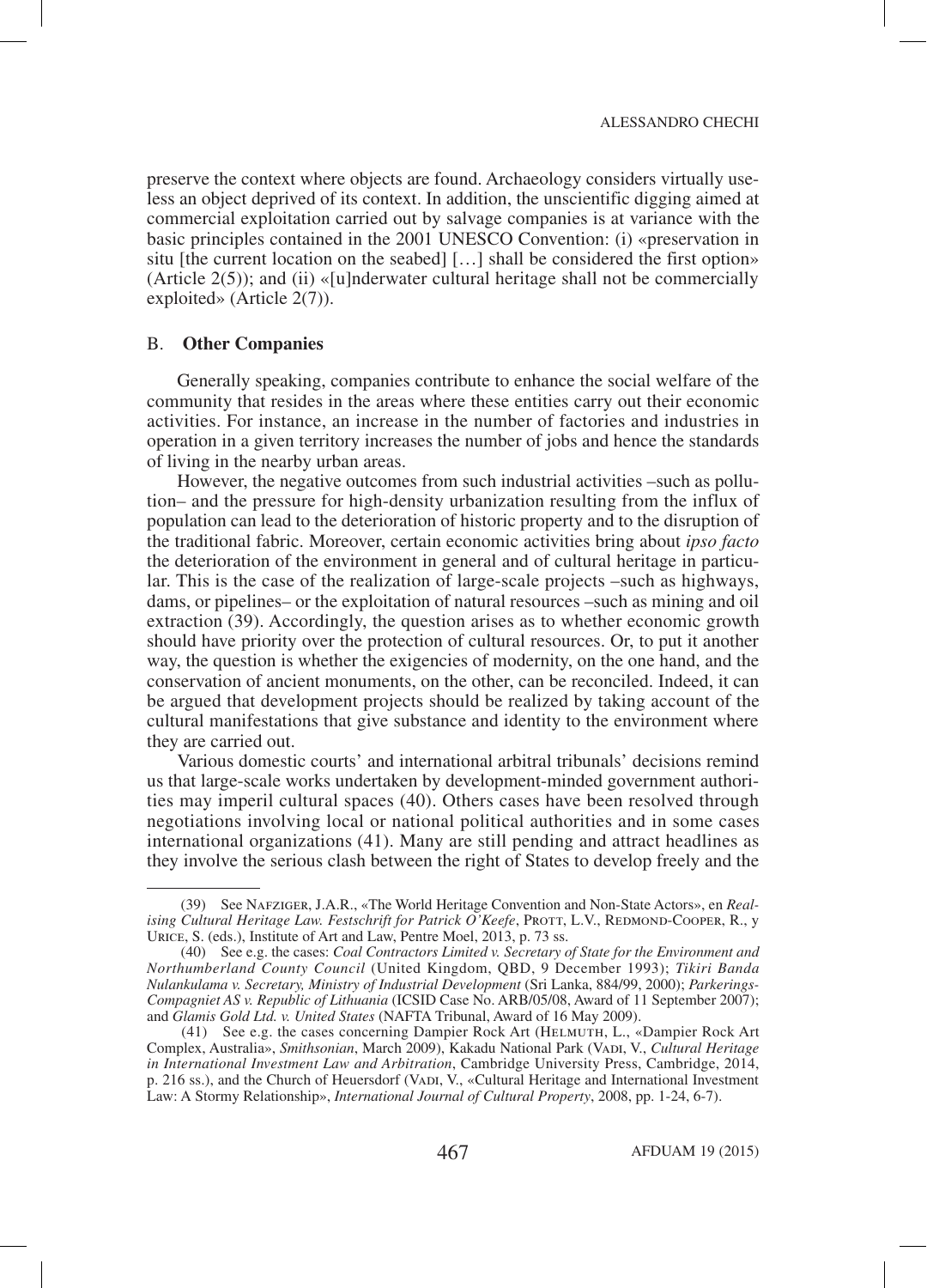State's obligations under the WHC (42). In other cases, the fate of significant sites has been decided by the invisible market hand: in Mecca, ancient sites have been bulldozed by developers because the Saudis wanted to turn the spiritual heart of Islam into an ultramodern enclave (43); in Mes Aynak, a rich archaeological site will be razed as a result of the re-opening of an ancient copper mine which is the object of a US\$3billion deal between the Afghan Government and a Chinese corporation. (44)

However, industry has not remained indifferent to the calls for an increased protection of cultural heritage sites. A number of transnational corporations have undertaken to avoid extractive and other deleterious activities in or in the proximity of cultural sites. Although these «no-go pledges» may derive from direct initiatives by companies, they may be required by prospective insurers or lenders (45). This means that, to some extent, the WHC standards are being internalized by companies. An interesting example comes from Italy. Notwithstanding the obligations under the WHC to protect and preserve the Late Baroque Towns of the Val di Noto in South-Eastern Sicily, local authorities granted a US investor, Panther Oil, a concession to drill gas within the WHC site. As is well known, the site is in permanent danger of earthquakes. Therefore, drilling is risky because it could cause the deterioration if not the collapse of the baroque churches making up this stunning WHC site. In the face of the drilling concession, which was upheld by a regional administrative court's ruling, and of the Italian Government's intervention to halt the project, Panther Oil decided to exploit the concession outside the Valley (46). Another example is provided by the International Council on Mining and Metals (ICMM). Cognizant of the tension between the economic benefits of mineral and hydrocarbon extraction and a State's obligations under the WHC, in 2003 this body published a Position Statement whereby ICMM company members expressly committed to «not explore or mine in World Heritage Properties» (47). In addition, many companies actively contribute to the implementation of the WHC pursuant to the World Heritage Partnerships for Conservation Initiative (PACT). Their contribution consists of sharing their know-how and providing training, expertise, and funding for awareness-raising and conservation projects. This initiative between the WHC Centre and the private sector (i) reflects a commitment to long-term management of sites inscribed on the WHC List, and (ii) is crucial in view of the vul-

 <sup>(42)</sup> High-profile commercial developments affect WHC sites in e.g. London, Liverpool, Seville, Moscow, and St. Petersburg. See Bevan, R., «Global Heritage on the Back Foot», *The Art Newspaper*, 252, December 2013, Special section, p. 16.

 <sup>(43)</sup> Sparrow, J., «If Great Architecture Belongs to Humanity, Do We Have a Responsibility to Save It in Wartimes?», *The Guardian*, 7 October 2014.

 <sup>(44)</sup> Nafziger, J.A.R., «The World Heritage Convention…», *op. cit.,* p. 78.

 <sup>(45)</sup> Affolder, N., «The Private Life of Environmental Treaties», *American Journal of International Law*, 2009, p. 510 ss., 521.

 <sup>(46)</sup> Vadi, V., *Cultural Heritage…*», *op. cit.,* p. 251.

 <sup>(47)</sup> International Council on Mining and Metals, «Mining and Protected Areas», Position Statement, September 2003, available at: http://www.icmm.com/publications?rootTagId=95 (accessed 20 January 2015). See also Turner, S.D., «World Heritage Sites and the Extractive Industries», available at: http://www.icmm.com/library/independent-report-world-heritage-sites-and-the-extractive-industries (accessed 20 January 2015).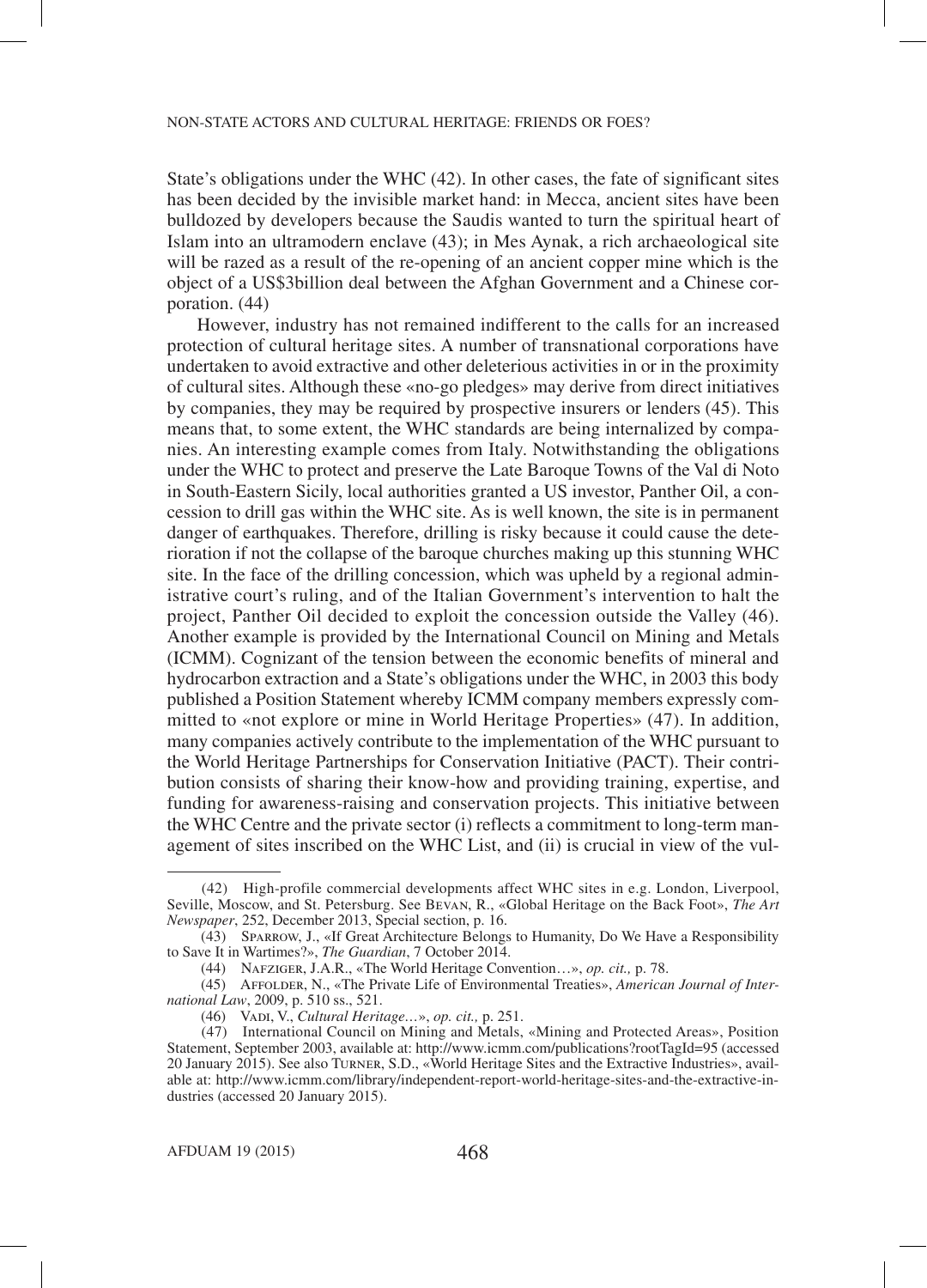nerability of many sites due to uncontrolled urban development, unsustainable tourism practices, neglect, natural calamities and pollution (48).

## 3. NON-STATE ARMED GROUPS

The label non-State armed groups comprise a host of different entities such as rebels, insurgents, liberation armies, and criminal and terrorist organizations. The problems posed by the organized violence of these groups are far from novel in international law (49). Nevertheless, their legal status as subjects of international law remains ambiguous. This is due to the fact that States have an interest in maintaining wide discretion in their dealings with these entities and in having the last word as to whether and when to confer political and legal significance to their existence (50). There is general consensus only on the fact that these fighters are bound by certain treaty-based norms of international humanitarian law and human rights law, even if they are not formal parties to such treaties. In particular, these entities are obliged to respect certain minimal standards that mostly aim at controlling their conduct vis-àvis other combatants and civilians (51). A violation of these standards entails collective responsibility and individual criminal responsibility.

In the classical narrative, non-State armed groups are ranked among the main threat actors. There is no doubt that this picture is to a large extent correct. Not only do militants place human security in jeopardy, they also cause the destruction, deterioration, or alteration of artefacts, monuments, and sites. In Afghanistan, the Taliban destroyed with anti-aircraft guns and dynamite the two monumental 6th century Buddhas of Bamiyan based on a fanatic iconoclastic delirium that *shari'ah* mandated the destruction of all idols. The Taliban did not accept the vision put forward by various prominent Muslim clerics that such an interpretation of the law was wrong because the statues were not idols but «historical legacies» (52). In

 (52) Wangkeo, K., «Monumental Challenges: The Lawfulness of Destroying Cultural Heritage During Peacetime», *Yale Journal of International Law*, 2003, p. 183 ss., p. 249.

 <sup>(48)</sup> See World Heritage Partnerships for Conservation Initiative, information available at: http://whc.unesco.org/en/partnerships/ (accessed 20 January 2015).

 <sup>(49)</sup> See e.g. Kritsiotis, D., «International Law and the Violence of Non-State Actors», en *International Law and Power. Perspectives on Legal Order and Justice. Essays in Honour of Colin Warbrick*, Kaikibad, K.H., y Bohlander, M. (eds.), Martinus Nijhoff Publishers, Leiden, 2009, p. 343 ss.; and Ryngaert, C., «Non-State Actors in International Humanitarian Law», en *Participants in the International Legal System*, D'Aspremont, J. (ed.), Routledge, London, 2011, p. 284 ss.

 <sup>(50)</sup> Bhuta, N., «The Role International Actors…», *op. cit.,* p. 74.

 <sup>(51)</sup> The requirement that non-State armed groups respect, as a minimum, certain rules of international humanitarian law applicable in non-international armed conflicts is set forth in common Article 3 of the Geneva Conventions of 12 August 1949 (*Convention (I) for the Amelioration of the Condition of the Wounded and Sick in Armed Forces in the Field*, 75 UNTS (1950) 31; *Convention (II) for the Amelioration of the Condition of Wounded, Sick and Shipwrecked Members of Armed Forces at Sea*, 75 UNTS (1950) 85; *Convention (III) relative to the Treatment of Prisoners of War; Convention (IV) relative to the Protection of Civilian Persons in Time of War*, 75 UNTS (1950) 135). This requirement is also set forth in the Protocols Additional to the Geneva Conventions (*Protocol Additional to the Geneva Conventions of 12 August 1949 and Relating to the Protection of Victims of International Armed Conflict (Protocol I)*, 1125 UNTS (1979) 3; and *Protocol Additional to the Geneva Conventions of 12 August 1949 and Relating to the Protection of Victims of Non-International Armed Conflicts (Protocol II)*, 1125 UNTS (1979), 609) and in the 1954 UNESCO Convention.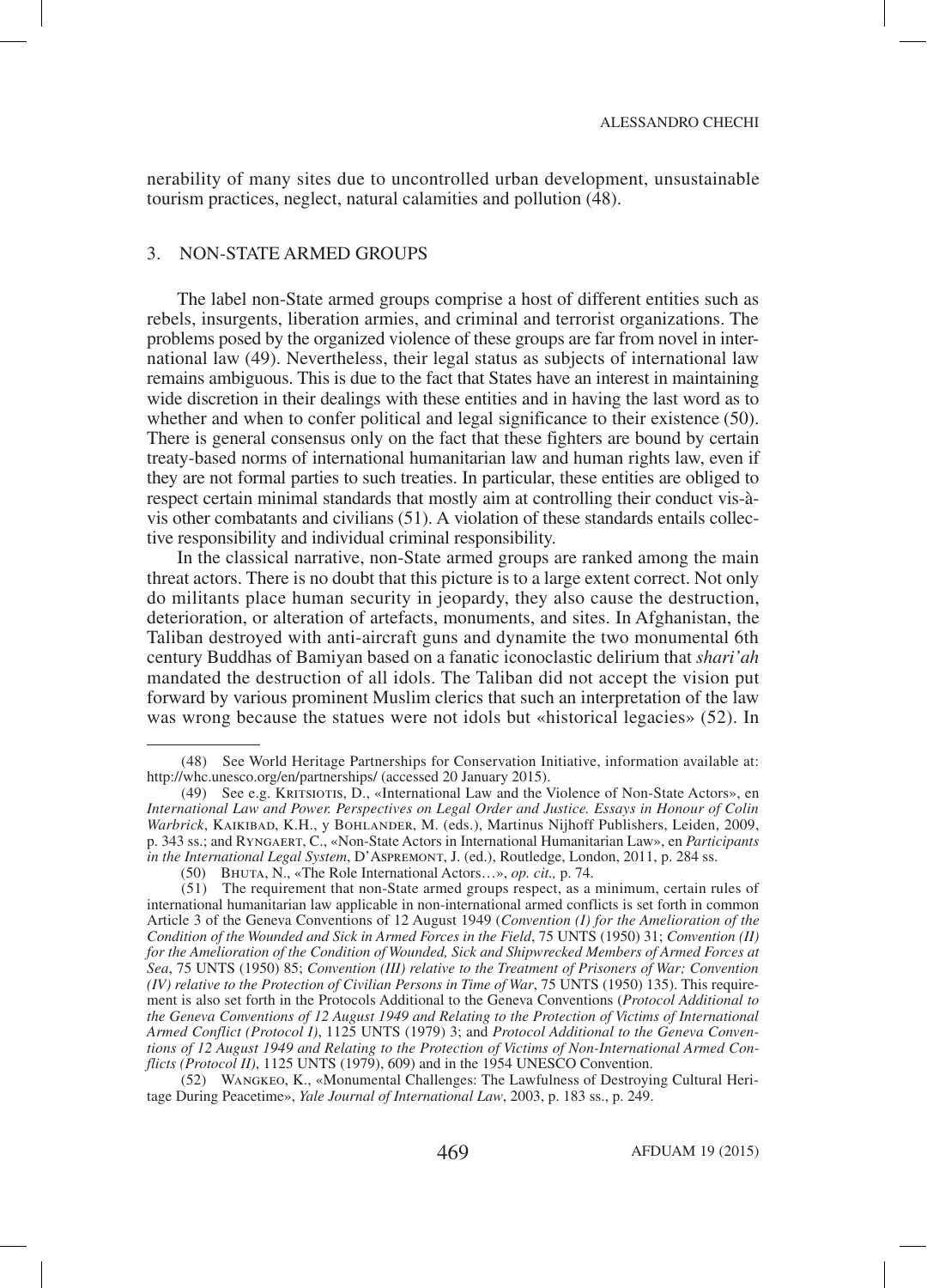Mali, *Ansar Dine*, an Al-Qaeda-related terrorist organization, took control of Gao, Kidal, and Timbuktu in early 2012. The latter city was inscribed on the WHC List in 1988 because it is the home of various extraordinary monuments which represent the legacy of Mali's rich history. In June 2012, *Ansar Dine*'s warlords ordered the destruction of the mosques, tombs of ancient Muslim saints, and other cultural treasures of inestimable historical value by saying that they were idolatrous and contrary to their strict interpretation of Islam (53). In Libya, ultra-conservative Salafis attacked a mosque containing Sufi Muslim graves in the center of Tripoli and set fire to a library containing rare academic and religious manuscripts (54). In Iraq, the Islamic State of Iraq and Syria (ISIS) has demolished by bulldozers or by explosives ancient sites and shrines to wipe out the traditions they represent. Moreover, it has organized the plundering of archaeological objects to generate revenues to finance terrorist activities (55).

In spite of the above, one may still question whether pigeonholing non-State armed groups as enemies of cultural heritage is accurate. This is an assumption worth questioning because in the above cases the targeting of cultural resources was not against cultural heritage *per se*, but it was allegedly motivated by ideological or religious reasons. Stated differently, iconoclasm is used by non-State armed groups as a medium to promote their own vision of the past and the present. Yet this is nothing new. History provides us with numerous examples of iconoclastic fervour. For instance, from the 8th to 9th century, Christian iconoclasts destroyed images of Christ in Byzantium because they disagreed with the use of images as objects of worship. To take another example distant in time and place, at the beginning of the 15th century, the Aztec emperor Itzcoatl commanded the destruction of all steles and all books only for rewriting tradition according to his own view. During colonialism, the wholesale taking of art treasures by the British Empire was justified by the savagery of the colonized and Britain's political and military power. During the French Revolution, the revolutionaries attempted to destroy all artworks and monuments connected with the king in order to delegitimize the *ancien régime*. Similarly, when the Bolsheviks took control of Russia in 1917, they moved to demolish all pre-revolutionary monuments (56). In summary, it can be argued that there is no difference between today's Islamic iconoclasm and past examples of destruction: in both cases symbols belonging to other cultures have been attacked in order to obliterate the message which was imbued in such objects. Pushing this argument to its extreme, it can be affirmed that the museums, art dealers and collectors that buy unprovenanced art objects are just like the armed fundamentalists that organize and profit from the looting. Both share an identical indifference to the

 <sup>(53)</sup> Mark, M., «Malian Islamists Attack World Heritage Site Mosques in Timbuktu», *The Guardian*, 2 July 2012, available at: http://www.theguardian.com/world/2012/jul/02/mali-islamistsattack-world-heritage-mosques-timbuktu (accessed 20 January 2015).

 <sup>(54)</sup> Zargoun, T., «Fighters Bulldoze Sufi Mosque in Central Tripoli», *Reuters*, 25 August 2012, available at: http://www.reuters.com/article/2012/08/25/us-libya-islamists-idUS-BRE87O08Y20120825 (accessed 20 January 2015).

 <sup>(55)</sup> Erciyes, C., «Islamic State Makes Millions from Stolen Antiquities», *Al Monitor*, 2 September 2014, available at: http://www.al-monitor.com/pulse/security/2014/09/turkey-syria-iraq-isisartifacts-smuggling.html (accessed 20 January 2015).

 <sup>(56)</sup> Wangkeo, K., «Monumental Challenges…», *op. cit.,* p. 192.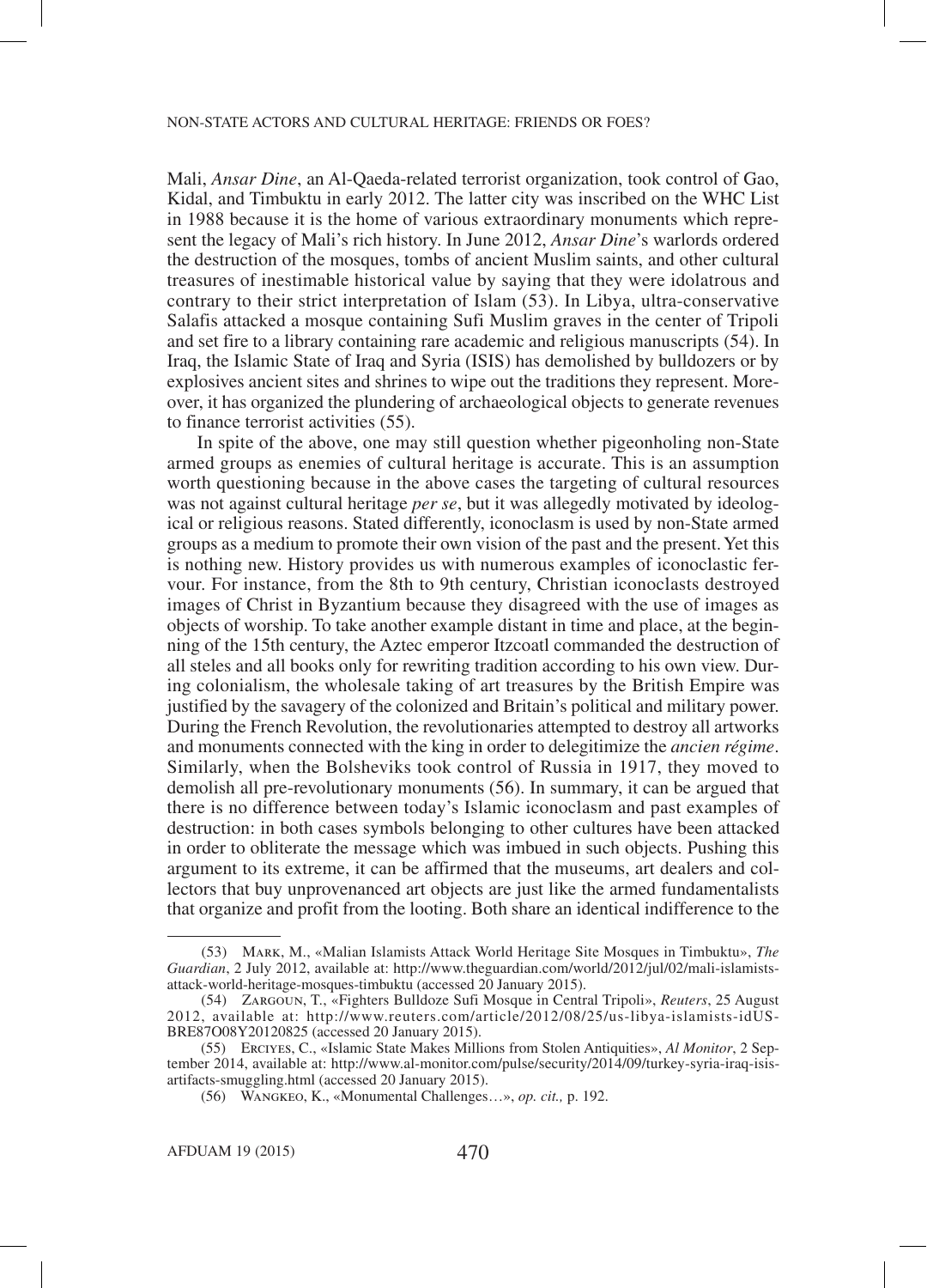historical and scientific record embedded in cultural resources and to their value to humanity as a whole (57).

Of course, the fact that iconoclasm is not new is not sufficient to justify the episodes of destruction provoked today by extremists armed groups on the ground of flawed or fraudulent motivations. For one thing, today there exists a number of clear and well-established rules enjoining governments and other entities to respect and safeguard monuments, sites and artefacts. This contentious perspective has been discussed in order to emphasise two points. First, non-State armed groups have preferences when it comes to cultural heritage. Second, non-State armed groups' preferences can nevertheless result in the protection of the cultural resources. This is the case when groups that fight for self-determination, within the State (after having removed the incumbent government) or within a new State (to be formed through secession), strive to protect iconic and representative items of cultural heritage which are vital to their ideologies as these can be used to build the foundation of a new nation (58). An example is provided by the Kurdistan Workers' Party (PKK). As is well known, this militant organization fought an armed struggle against the Turkish State from 1984 to 2013 seeking self-determination for the Kurds. Regardless of its goals, the PKK has been regarded by States and international organizations as a terrorist organization. However, the PKK has consistently worked for the preservation of the monuments, artefacts and, above all, the intangible heritage (their language, folklore, music and celebrations) of the Kurds located in Turkey, Iraq, and Syria (59).

## III. **AN APPRAISAL**

The foregoing discussion naturally leads to consider a number of crucial traits that typify the link between the involvement of non-State actors in international affairs, on the one hand, and the enforcement of the UNESCO treaties on the protection of tangible cultural heritage, on the other.

The first consideration relates to the fact that, despite the proliferation of non-State entities, States remain the primary protagonists on the international scene. Consequently, States still constitute the highest authority within their territory. This means that it is primarily for States to regulate the activities of non-State actors based and/or operating within their jurisdiction. This entails that, for instance, NGOs' participation in the work of international organizations depends on the accordance given by the States members of these international organizations (60). Similarly, with respect to the issues of law-making, it must be observed that, from

 <sup>(57)</sup> See also Sparrow, J., «If Great Architecture Belongs to Humanity…», *op. cit.* 

 <sup>(58)</sup> In this respect, there is no difference between States and non-State entities given that leaders and dictators have often used the vestiges of ancient past and cultural commonalities to fortify their leadership and to build a cohesive national identity.

 <sup>(59)</sup> See e.g. Bengio, O. (ed.), *Kurdish Awakening – Nation Building in a Fragmented Homeland*, University of Texas Press, 2014; and TeJEL, J., *Syria's' Kurds: History, Politics and Society*, Routledge, Abingdon, 2009, pp. 102-107.

 <sup>(60)</sup> Ranjeva, R., «Les organisations non gouvernementales et la mise en œuvre du droit international», *Collected Courses of the Hague Academy of International Law*, 1997, Vol. 270, p. 9 ss.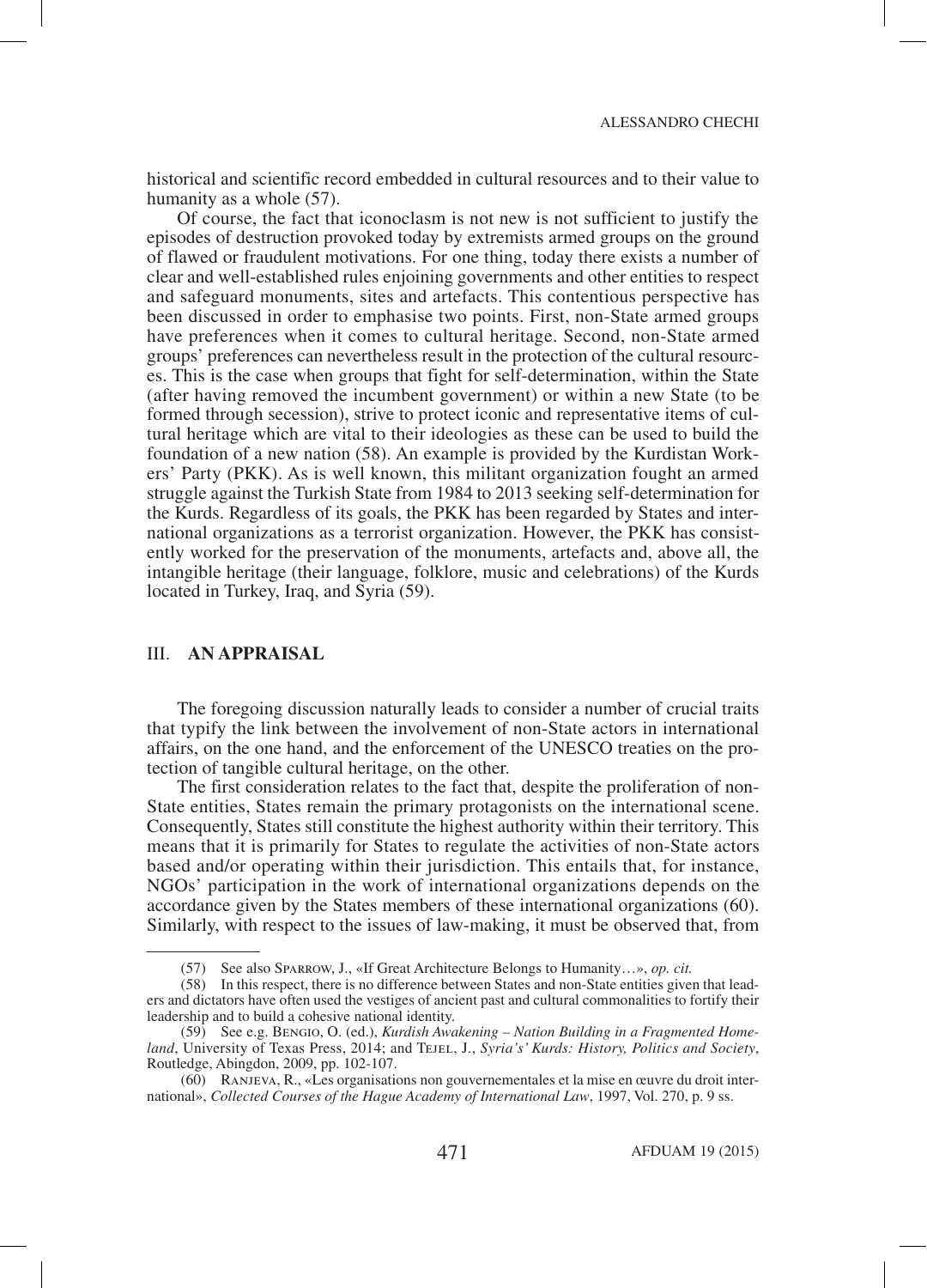a legal perspective, non-State actors do not enjoy full international legal personality. They cannot create international binding law and hence States remain the exclusive international-law makers. In the absence of special arrangements, non-State actors may only function as lobbyists, consultants or otherwise catalyse the formation of binding international law (61).

Second, it is crystal clear that NGOs, private companies, and non-State armed groups have an impact on the implementation of international cultural heritage law. Various treaties, soft law documents, policy statements and court decisions demonstrate that these entities have the potential to both enhance the enforcement of cultural heritage law and to place cultural heritage resources in jeopardy.

This leads to the third consideration, namely that the non-State actors analysed in the preceding sections have an *ambivalent* role in the cultural heritage domain: NGOs, private transnational companies and, arguably, non-State armed groups, cannot be classified *a priori* as «defenders» («rescue» actors) or «enemies» («threat» actors) of cultural heritage.

Fourth, it must be emphasised that the acquisition of governance roles by non-State actors in the implementation of international cultural heritage law has not been accompanied by a definition of their rights, duties, and responsibilities. One reason is that the existing international legal regime has developed along State-centric lines. Non-State actors are not eligible to enter into UNESCO treaties. These conventions provide these entities with no obligation or mere non-self-executing duties. A similar problem affects the private code of ethics adopted by private art trade firms and their representative associations. While these self-adopted standards could be a useful source of self-control on the art market, they seem not to be numerous, are often vague or ambiguous, and are often neither adhered to nor enforced.

In summary, it appears that States have failed to create adequate measures to address the many challenges posed by non-State actors to the effective enforcement of international cultural heritage law norms.

## IV. **ENGAGING NON-STATE ACTORS**

Having delineated some of the most salient issues about non-State actors' involvement in cultural heritage law and practice, it is now time to discuss whether and how the existing legal regime should be further developed to address the challenges posed by these entities. In this regard, it is worth focusing on a statement issued in December 2012 by Irina Bokova, the Director-General of UNESCO (62). She declared to be aware of existing challenges and the heavy criticisms moved

 <sup>(61)</sup> D'Aspremont, J., «International Law-Making by Non-State Actors: Changing the Model or Putting the Phenomenon into Perspective?», en *Non-State Actor Dynamics in International Law. From Law-Takers to Law-Makers*, Noortmann, M., y Ryngaert, C. (eds.), Ashgate, Farnham, 2010, p. 171 ss., p. 178 ss.

 <sup>(62)</sup> Bokova, I., «Culture in the Cross Hairs», *The New York Times*, 2 December 2012, available at: http://www.nytimes.com/2012/12/03/opinion/global/cultural-sites-must-be-protected.html?\_  $r=1$ & (accessed 21 January 2015).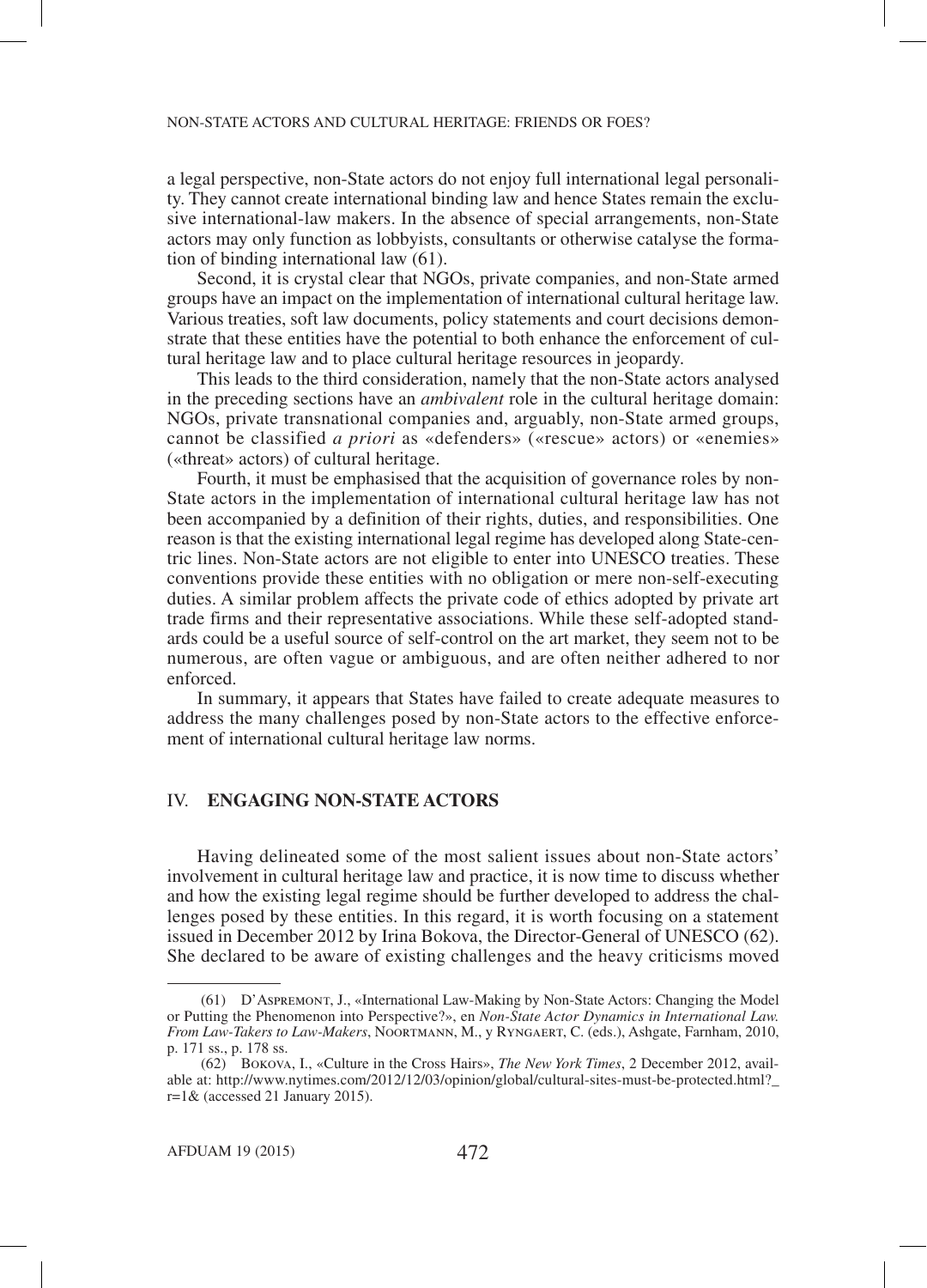against UNESCO. Indeed, this Organization is often criticized for being toothless in the face of conflicts ravaging heritage sites and of the economic and political power of reckless pro-development lobbies (63). However, Irina Bokova affirmed that UNESCO is now determined to heighten the efficacy of the legally binding international treaties adopted since 1954 and to strengthen the capacities of States to do so. One of the strategies envisaged by UNESCO is to fortify dialogue and cooperation with non-State actors, such as museums, international auction houses, art dealers, customs authorities, the police, and armed (64). UNESCO needs to prove that it is responsive and sufficiently flexible to keep pace with the rising and ambivalent roles of these and other non-State actors.

Rather than being prescriptive, the examination that follows aims at narrating some of the elements of the top-down strategy that UNESCO is currently developing to engage the non-State actors under review to respect the key obligations set forth in cultural heritage treaties.

First of all, it is worth recalling that, as a UN organization specialized in the field of culture, UNESCO has built up over the years a valuable network of cooperative relations in its fields of competence with various NGOs. Under Article XI(4) of its Constitution (65), UNESCO can establish two main types of relations: the first involves cooperation both upstream and downstream from UNESCO's programming and priorities (formal relations); the second consists of a flexible and dynamic partnership in the implementation of UNESCO's programmes (operational relations). These relations aim, on the one hand, to enable UNESCO to secure advice, technical cooperation and documentation from NGOs and, on the other hand, to enable such organizations to express the views of their members (66).

Geneva Call is an NGO with which UNESCO is seeking to establish a relation for the protection of cultural heritage from iconoclastic acts and the fallout from armed conflict. Established in 2000, this Geneva-based NGO is dedicated to promoting respect by non-State armed groups for international humanitarian norms in armed conflict and other situations of violence. Initially Geneva Call focused only on the ban on anti-personnel mines. Then it expanded its scope of activity into the protection of children in armed conflict –notably from recruitment and use in hostilities– as well as the prohibition of sexual violence and gender discrimination. The key tool of engagement that Geneva Call uses is a «Deed of Commitment». Essentially, it engages in dialogue with non-State armed groups and convinces them to sign a «Deed of Commitment», which refers to specific international

 <sup>(63)</sup> Bevan, R., «World Heritage at 40…», *op. cit.*.

 <sup>(64)</sup> Bokova, I., «Culture…», *op. cit. supra* n. 62.

 <sup>(65)</sup> «Organization UNESCO may make suitable arrangements for consultation and co-operation with non-governmental international organizations concerned with matters within its competence, and may invite them to undertake specific tasks. Such co-operation may also include appropriate participation by representatives of such organizations on advisory committees set up by the General Conference».

 <sup>(66)</sup> Directives Concerning UNESCO's Partnership with Non-Governmental Organizations, available at: http://portal.unesco.org/en/ev.php-URL\_ID=33137&URL\_DO=DO\_TOPIC&URL\_ SECTION=201.html#5 (accessed 21 January 2015).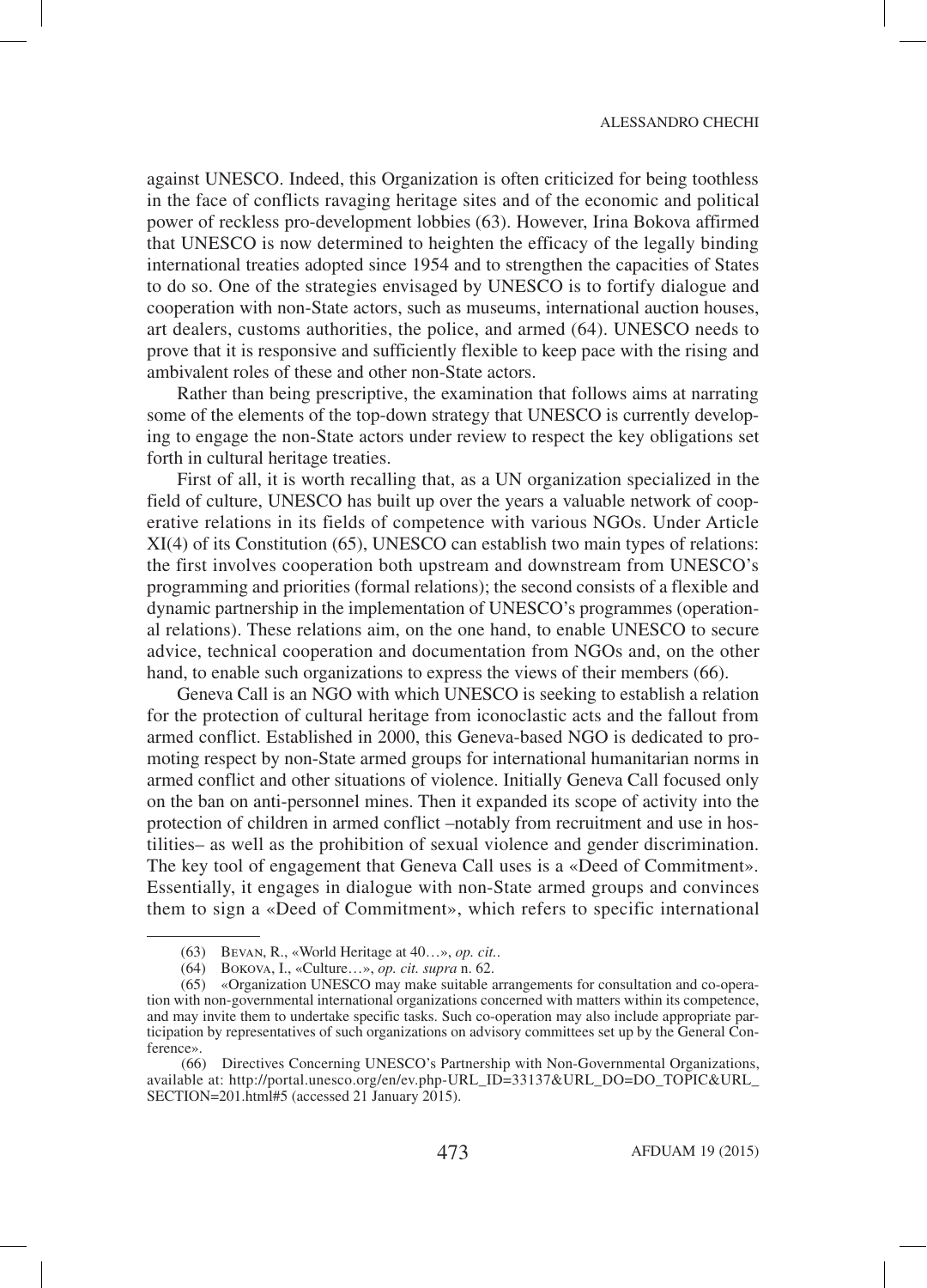humanitarian norms. To date 53 non-State armed groups have signed «Deeds of Commitment» and have overall respected the obligations provided therein (67).

In 2014, UNESCO invited Geneva Call representatives to Beirut on the occasion of a training activity on the fight against the illicit traffic of Syrian cultural objects. This training was dedicated to police and customs officers from Syria and neighbouring countries, and focused on archaeological sites, museums security and theft prevention, but also on national and international legal instruments. Crucially, the training also included practical experiences on how Geneva Call operates on the field (68). Given that cultural resources are vanishing at an alarming rate in the conflict zones in the Middle East, it is to be expected that Geneva Call will become an arm of UNESCO by extending its field of activity to the enforcement of the treaty-based rules and the international customary law norms on the protection of cultural heritage. In the alternative, UNESCO should strive to put into practice by its own means the innovative and constructive method developed by this NGO. Either way, the effect of engaging non-State armed groups to respect the prohibition on looting artefacts could have an important –albeit slow and indirect– regulatory impact on the international art trade, namely a diminution of the supply of undocumented objects. As is well known, in times of social upheaval, the increase in the looting and illicit exportation of cultural resources is accompanied –if not preceded– by an increase in the demand for such materials by middlemen, unethical dealers, and collectors. Therefore, an intervention in support of preservation efforts in combat zones seems essential to curtail the detrimental effects of the economic law of supply and demand.

However, it is clear that an effective protection of cultural heritage also requires incisive action at the domestic level aimed to control and discipline effectively the demand side of the market. First, States should introduce clearer legal prohibitions and stronger punitive measures criminalizing all activities related to trafficking in cultural objects. Penalties such as fines or imprisonment should be increased. In addition, punitive measures should be applied effectively and more widely, that is, not only against criminals –be they tomb raiders, thieves, or smugglers– but also against purchasers –be they art professionals or dilettanti. The law should impose a cost on those who contribute directly or indirectly to the looting of sites (69). For the deterrent effect of the legal regime to be most effective, the risk of detection and the certainty and severity of punishment must be high (70). Second, States should promote specialized training for law enforcement officers –police, customs, border officers, judges, and prosecutors. Third, national authorities should design initiatives to increase awareness among individuals and to stigmatize cultural vandalism. It is only when people feel a stake in the local heritage and can appreciate the achievements of their forebears that they become willing to get involved in the

 <sup>(67)</sup> See the web site of Geneva Call: http://www.genevacall.org/who-we-are/ (accessed 22 January 2015).

 <sup>(68)</sup> See «Training to Fight against the Illicit Trafficking of Syrian Cultural Properties», available at: http://www.unesco.org/new/en/culture/themes/illicit-trafficking-of-cultural-property/capacitybuilding/arab-states/beirut-2014/ (accessed 22 January 2015).

 <sup>(69)</sup> Gerstenblith, P., «Controlling the International Market in Antiquities: Reducing the Harm, Preserving the Past», *Chicago Journal of International Law*, 2007-2008, p. 169 ss., p. 174.

 <sup>(70)</sup> MacKenzie, S.M., *Going, Going, Gone: Regulating the Market in Illicit Antiquities*, Institute of Art and Law, Leicester, 2005, p. 21.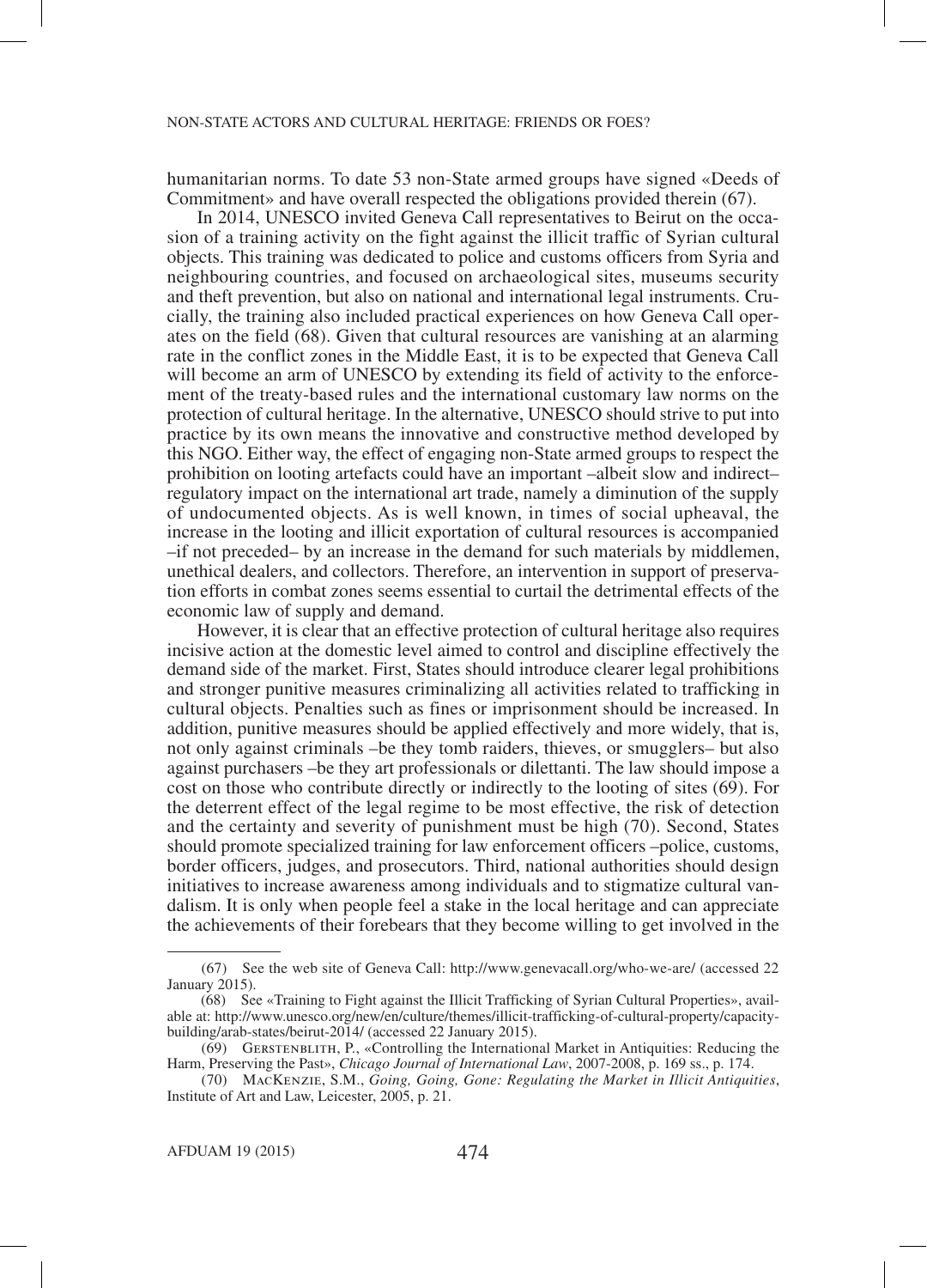heritage's safeguarding and in the fight for its survival. On the one hand, States should disseminate information on the importance of protecting the artistic patrimony of the nation and on the damage caused by destruction, theft, and illicit excavations. Local communities should be made aware that the money received for looted antiquities is small compared to the price paid for them in destination markets, and that the local artistic and historical patrimony represents a finite resource that should be taken care of to ensure the development of the territory. In many art-rich countries, such awareness-raising campaigns have bolstered local pride and resulted in a considerable reduction in clandestine excavations (71). National authorities should also encourage citizens to report finds and denounce tomb raiders. On the other hand, the empowerment of civil-society groups in unstable countries can be vital to counter violent extremisms if they are provided with training and support to: developing a neighbourhood watch; responding to threats with nonviolent social-mobilization techniques; engaging in media and other social campaigns to raise awareness; and disempowering and delegitimizing the radical ideologies of extremists (72). The importance of local communities' empowerment in the protection of cultural heritage is demonstrated by recent episodes occurred in Egypt (73), Mali (74), and Syria (75).

Another interesting component of the top-down approach espoused by UNESCO relates to an ongoing initiative concerning the adoption of a recommendation on the protection and promotion of museums and collections. This initiative originates from the desire to supplement and extend the application of the standards and principles laid down in existing international instruments. It must be noted that the draft recommendation, which is being prepared by UNESCO and ICOM, looks at museums in their dual dimension. One the one hand, museums should be protected because they are important today at the social and cultural levels and because they are targeted by criminals and armed forces. On the other hand, museums are also regarded as actors that can be involved in illicit trafficking. For this reason the draft recommendation provides standards of best practice, such as that of «due diligence» to prevent acquisition of stolen items, as established by the 1995 UNI-

 <sup>(71)</sup> O'Keefe, P.J., *Trade in Antiquities. Reducing Destruction and Theft*, Archetype Publications and UNESCO, London, 1997, p. 89 ss.

 <sup>(72)</sup> Mirahmadi, H., «Salafist Movements Threaten World Cultural Heritage», *Al Monitor*, 15 November 2012, available at: http://www.al-monitor.com/pulse/originals/2012/al-monitor/salafists-threaten-culture.html# (accessed 22 January 2015).

 <sup>(73)</sup> Where a chain of heroic civilian stepped up around the Cairo Museum to fend off looters trying to poach prized artifacts. See Carbone, N., «Egypt's Human Chain: The Race to Save the Mummies», *Time*, 31 January 2011, available at: http://newsfeed.time.com/2011/01/31/egypts-humanchain-the-race-to-save-the-mummies/ (accessed 23 January 2015).

 <sup>(74)</sup> Where a network of volunteers removed some 350,000 ancient manuscripts from public institutions to save them from the iconoclast fury of Ansar Dine. See «Mali's Religious Scholars Cunningly Save Ancient Islamic Manuscripts from Salafist Fighters in Timbuktu», *The Independent*, available at: http://www.independent.co.uk/news/world/africa/malis-religious-scholars-cunningly-save-ancient-islamic-manuscripts-from-salafist-fighters-in-timbuktu-8483952.html (accessed 24 January 2015).

 <sup>(75)</sup> Where local communities all over the country have mobilized themselves with the objective to provide security in archaeological sites and museums, and to help recover looted items. See «Syrian Citizens Protect Their Cultural Heritage», available at: http://www.unesco.org/new/en/safeguarding-syrian-cultural-heritage/national-initiatives/syrians-protect-their-heritage/ (accessed 21 January 2015).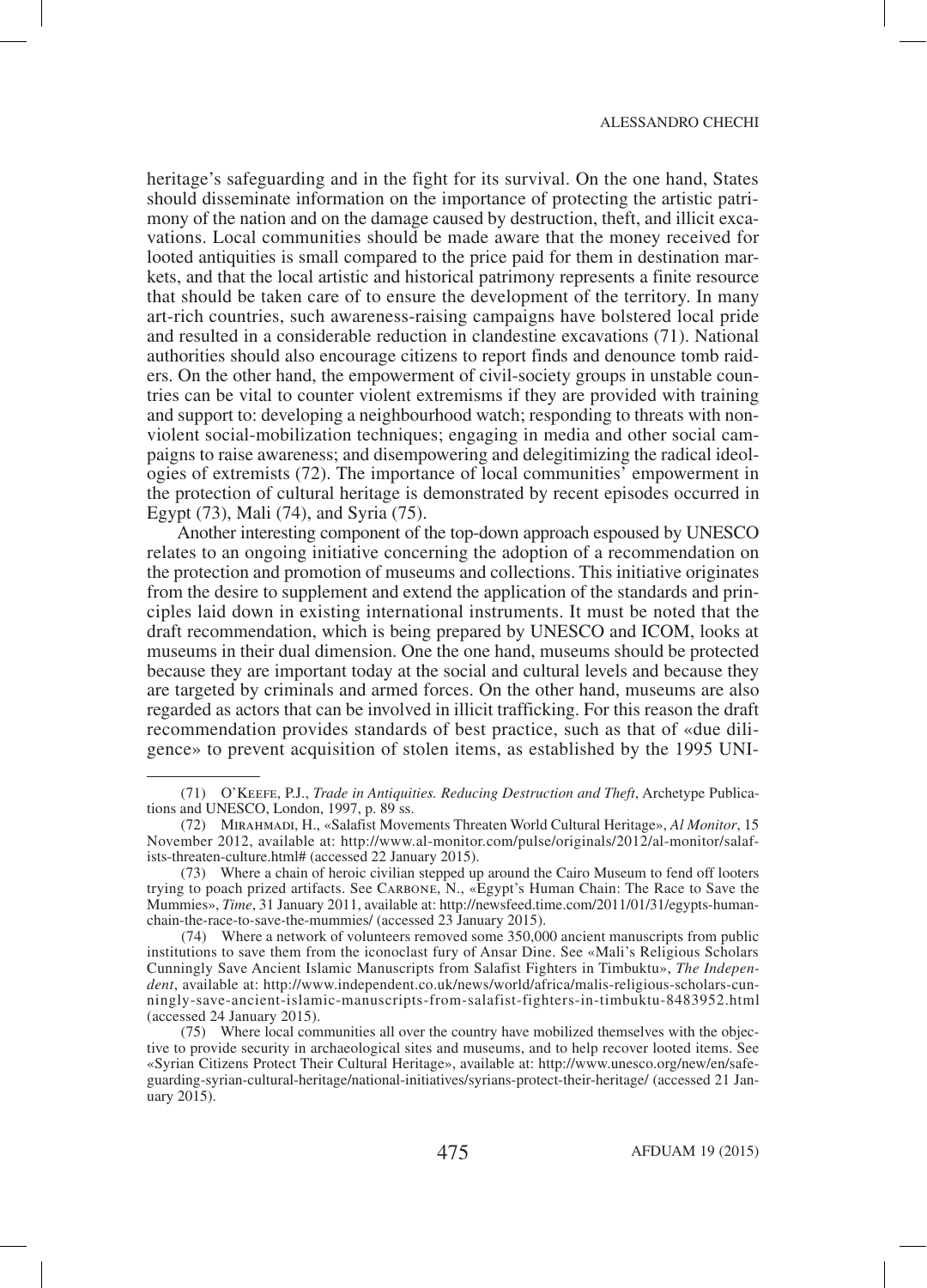DROIT Convention and the 1970 UNESCO Convention. In addition, it emphasises that States should accept the legal principles contained in cultural heritage treaties and that museums should implement rigorously the ICOM Code of Ethics (76).

In connection to this, it must be stressed that the 1970 UNESCO Convention has long begun to reconfigure the attitude of the major market players. Indeed, the year 1970 is now widely accepted as a cut-off date by non-governmental museums, auctions houses and dealers. This means that artworks that cannot be proved to have entered the market before 1970 fail to sell if not accompanied by export certificates or other documents proving their licit provenance. This also means that the 1970 UNESCO Convention is effectively being implemented not only by international institutions and national enforcement bodies but also by art trade professionals, fearful that the legitimate ownership of their acquisitions may be challenged in the future (77).

As shown above, the 1972 WHC has come to exercise a similar form of indirect control on companies operating in the sectors from which most threats for cultural heritage assets originate. This is motivated by the fact that where an investor's activities endanger a WHC site and the State Party fails to take remedial action (or is even responsible for the harm along with the investor), the WHC Committee has limited means to intervene. It cannot force States to comply with their obligations under the 1972 Convention, nor can it legally penalize them. The Committee has only «soft remedies» at its disposal (78). For instance, the WHC Committee can publicly admonish State Parties in breach of their obligations. Thus, for instance, at its 36th session, with respect to energy and mining operations, the Committee reprimanded the States that have granted concessions or exploration licenses for areas that encroached on WHC sites and urged these States to cancel such permits and/or to refrain from issuing such permits in the future (79). Such censure can in turn cause cuts in funding, both from the WHC Fund and other sources. Moreover, the WHC Committee can also appeal companies whose actions threaten listed sites. For instance, those carrying out petroleum and mining operations within certain sites (80). The WHC Committee has thus the power to cast bad

 <sup>(76)</sup> The draft Recommendation will be examined at the intergovernmental meeting that will be held at UNESCO Headquarters in May 2015. See at: http://www.unesco.org/new/en/culture/ themes/museums/recommendation-on-the-protection-and-promotion-of-museums-and-collections/ (accessed 23 January 2015).

 <sup>(77)</sup> Melikian, S., «Antiquities, With a Proven Record, Drive Auction Market», *The New York Times*, 14 June 2013, available at: http://www.nytimes.com/2013/06/15/arts/15iht-melikian15.html?\_ r=0 (accessed 23 January 2015).

 <sup>(78)</sup> See Francioni, F., «International 'Soft Law': A Contemporary Assessment», en *Fifty Years of the International Court of Justice. Essays in Honour of Sir Robert Jennings*, Lowe, V., y Fitzmaurice, M. (eds.), Cambridge University Press, Cambridge/New York, 1996, p. 167 ss.

 <sup>(79)</sup> See e.g. the decisions adopted by the WHC Committee at its 36th Session, Saint Petersburg 2012 (WHC- 12/36.COM/19): para. 7a.5 (re *Kahuzi-Biega National Park*, Democratic Republic of the Congo); para. 7a.13 (re *Tropical Rainforest Heritage*, Indonesia); para. 7a.8 (re *Okapi Wildlife Reserve*, Democratic Republic of the Congo); and para. 7a.4 (re *Virunga National Park*, Democratic Republic of the Congo).

 <sup>(80)</sup> See e.g. the decisions adopted by the WHC Committee at its 38th Session, Doha 2014 (WHC-14/38.COM/16): Decision 38 COM 7, para. 9: «Welcomes the commitment made by TOTAL in June 2013 not to explore or exploit oil or gas inside sites inscribed on the World Heritage List as well as the new policy on World Heritage Sites adopted by the investment bank HSBC not to knowingly provide financial services to support projects which threaten the special characteristics of World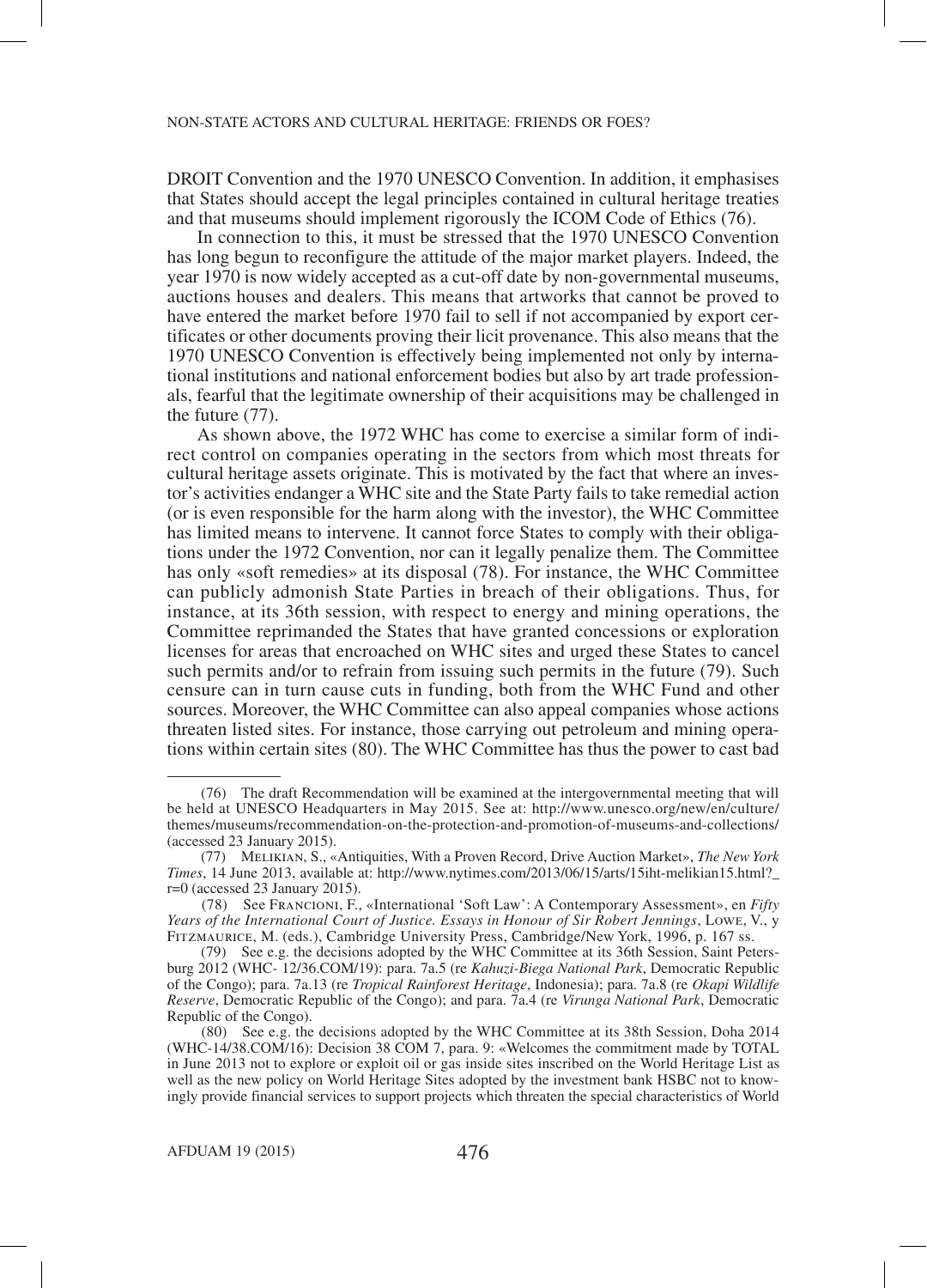publicity not only on the actions of States, but also on the investors in those States, thereby damaging their reputation.

## V. **CONCLUSION**

It has been another year of living dangerously for the world's historical and artistic patrimony. Armed conflict and political instability in the Middle East and North Africa still represent a great threat for cultural resources. In other parts of the world, a combination of financial-crisis austerity and rampant neo-liberal development models brings about further deleterious consequences for cultural heritage protection and conservation. It is as if the notion of common good that underpinned the standard-setting activity of UNESCO and of other international organizations is being discarded as a cumbersome burden (81).

In the face of this gloomy state of affairs, this article has examined the question of the enforcement of the UNESCO treaties on the protection of tangible cultural heritage from the perspective of non-State actors. This assessment has permitted to unveil the ambivalent role of NGOs, private companies, and non-State armed groups, and to examine the top-down approach currently developed by UNESCO with a view of engaging these entities to respect the key tenets of cultural heritage law. The rationale underlying this top-down strategy corresponds to the compelling need to formulate adequate incentives, soft enforcement procedures, and systems of accountability in order to maximise compliance with norms, principles, and standards. The international community's aspiration to protect cultural treasures will be compromised if UNESCO and the other authorities overseeing the implementation of the existing legal regime fail to devise effective arrangements to take adequate account of the ambivalent role of NGOs, private companies, and non-State armed groups.

## VI. **BIBLIOGRAPHY**

- Affolder, N., «The Private Life of Environmental Treaties», *American Journal of International Law*, 2009, p. 510 ss.
- Alston, P., «The 'Not-a-Cat' Syndrome: Can the International Human Rights Regime Accommodate Non-State Actors?», en *Non-State Actors and Human Rights*, Alston, P. (ed.), Oxford University Press, Oxford, 2005, p. 3 ss.

Bengio, O. (ed.), *Kurdish Awakening – Nation Building in a Fragmented Homeland*, University of Texas Press, 2014.

Heritage properties and, also taking note of the discussions held between the World Heritage Centre, IUCN and International Petroleum Industry Environmental Conservation Association, calls on other companies in extractive industries and investment banks to follow these examples to further extend the 'No go' commitment».

 <sup>(81)</sup> Bevan, R., R., «Global Heritage…», *op. cit.*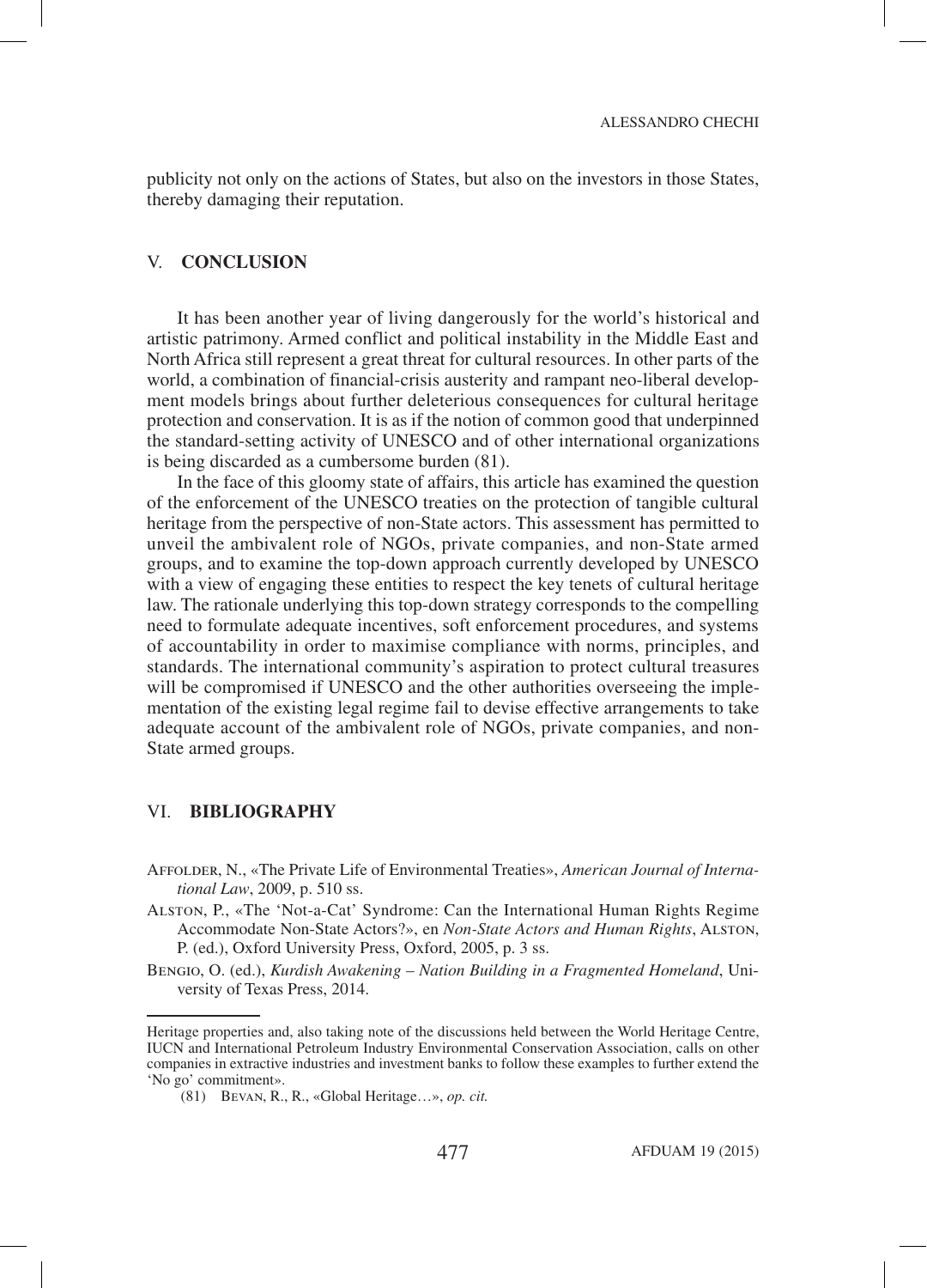- Bevan, R., «Global Heritage on the Back Foot», *The Art Newspaper*, 252, December 2013, Special section, p. 16.
- «World Heritage at 40: Success or Mess?», *The Art Newspaper*, No. 240, 2012, p. 60 ss.
- Bhuta, N., «The Role International Actors Other Than States Can Play in the New World Order», en *Realizing Utopia. The Future of International Law*, Cassese, A. (ed.), Oxford University Press, Oxford, 2012, p. 61 ss.
- CARDUCCI, G., «The Growing Complexity of International Art Law: Conflict of Laws, Uniform Law, Mandatory Rules, UNSC Resolutions and EU Regulations», en *Art and Cul*tural Heritage: Law, Policy and Practice, HOFFMAN, B. (ed.), Cambridge University Press, Cambridge, 2006, p. 68 ss.
- Chechi, A., «New Rules and Procedures for the Prevention and the Settlement of Cultural Heritage Disputes: A Critical Appraisal of Problems and Prospects», en *International Law for Common Goods – Normative Perspectives on Human Rights, Culture and Nature*, LENZERINI, F., y VRDOLJAK, A.F. (eds.), Hart Publishing, Oxford, 2014, p. 249 ss.
- «The Return of Cultural Objects Removed in Times of Colonial Domination and International Law: The Case of the Venus of Cyrene», *Italian Yearbook of International Law*, 2008, p. 159 ss.
- D'Aspremont, J., «International Law-Making by Non-State Actors: Changing the Model or Putting the Phenomenon into Perspective?», en *Non-State Actor Dynamics in International Law. From Law-Takers to Law-Makers*, Noortmann, M., y Ryngaert, C. (eds.), Ashgate, Farnham, 2010, p. 171 ss.
- Felch, J., «Charges Dismissed against ex-Getty Curator Marion True by Italian Judge», *Los Angeles Times*, 13 October 2010.
- Francioni, F., «International 'Soft Law': A Contemporary Assessment», en *Fifty Years of the International Court of Justice. Essays in Honour of Sir Robert Jennings*, Lowe, V., y Fitzmaurice, M. (eds.), Cambridge University Press, Cambridge/New York, 1996, p. 167 ss.
- GERSTENBLITH, P., «Controlling the International Market in Antiquities: Reducing the Harm, Preserving the Past», *Chicago Journal of International Law*, 2007-2008, p. 169 ss.
- Helmuth, L., «Dampier Rock Art Complex, Australia», *Smithsonian*, March 2009.
- Kritsiotis, D., «International Law and the Violence of Non-State Actors», en *International Law and Power. Perspectives on Legal Order and Justice. Essays in Honour of Colin Warbrick*, Kaikibad, K.H., y Bohlander, M. (eds.), Martinus Nijhoff Publishers, Leiden, 2009, p. 343 ss.
- MacKenzie, S.M., *Going, Going, Gone: Regulating the Market in Illicit Antiquities*, Institute of Art and Law, Leicester, 2005.
- Melikian, S., «Antiquities, With a Proven Record, Drive Auction Market», *The New York Times*, 14 June 2013.
- Mensah, T.A., «Using Judicial Bodies for the Implementation and Enforcement of International Environmental Law», en *International Law between Universalism and Fragmen*tation. Festschrift in Honour of Gerhard Hafner, BUFFARD, I., et al. (eds.), Martinus Nijhoff Publishers, Leiden, 2008, p. 797 ss.
- Meskell, L., «The Rush to Inscribe: Reflections on the 35th Session of the World Heritage Committee, UNESCO Paris, 2011», *Journal of Field Archaeology*, 2012, Vol. 37, No. 2, p. 145 ss.
- Nafziger, J.A.R., «The World Heritage Convention and Non-State Actors», en *Realising Cultural Heritage Law. Festschrift for Patrick O'Keefe*, PROTT, L.V., REDMOND-COOPer, R., y Urice, S. (eds.), Institute of Art and Law, Pentre Moel, 2013, p. 73 ss.